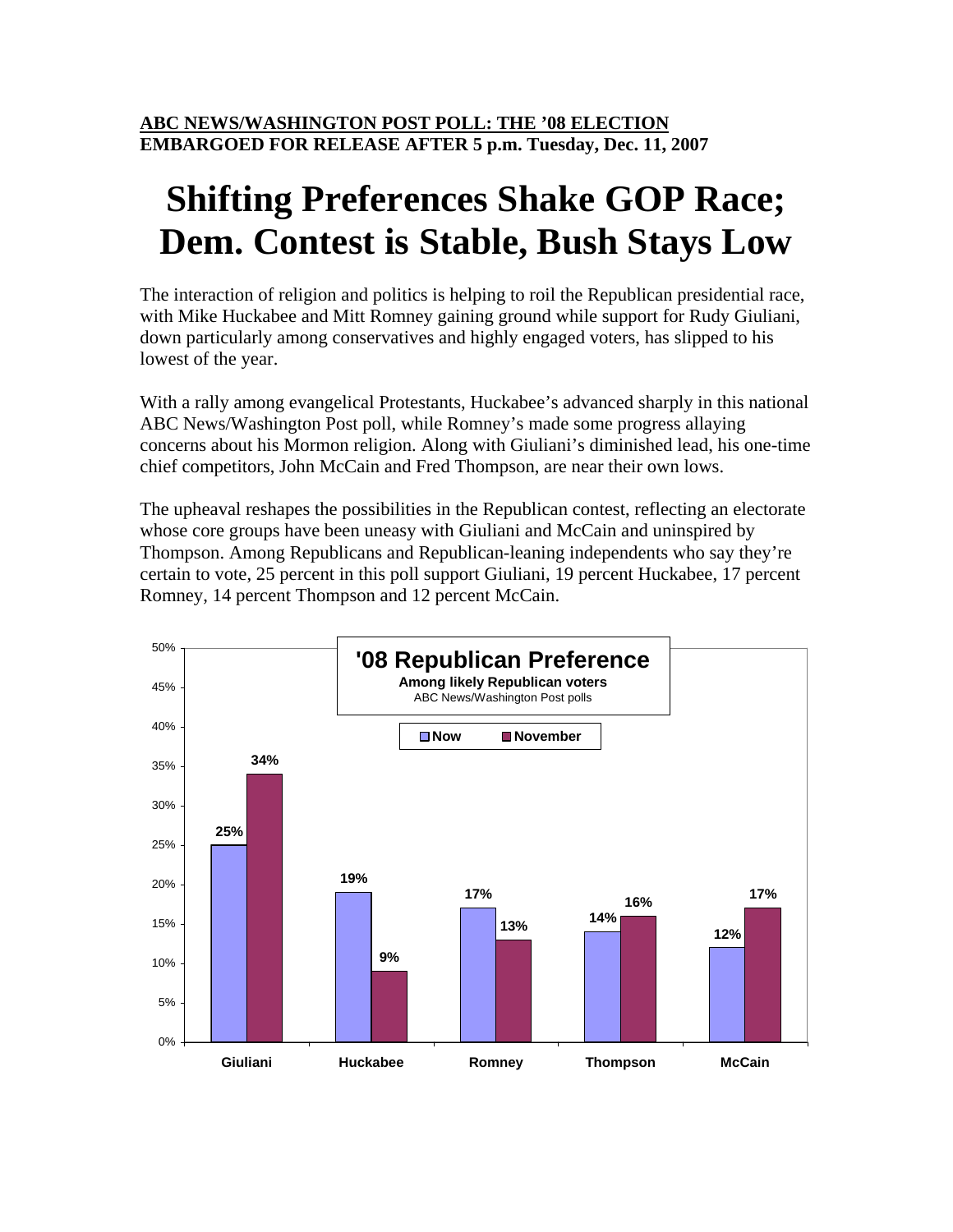Huckabee's support has doubled from last month, while Giuliani's lost 9 points. And while Giuliani retains a lead, it's nothing like his glory days early this year – 53 percent in an ABC/Post poll last February, 30 points ahead of then-No. 2 McCain, with more modest double-digit leads subsequently.

Giuliani has dropped to 19 percent support among conservatives, a core Republican group uneasy with his backing of legal abortion and gay civil unions. He's down most sharply – by 20 points – among Republicans who are following the race very closely; they've shifted to Huckabee and Romney. And after two weeks on the defensive, Giuliani has lost considerable strength among his existing supporters: Just 28 percent of them now "strongly" favor him, down from 45 percent a month ago.

ISSUES – There's also a growing issue in the 2008 campaign: the economy, which for the first time has surpassed the war in Iraq among the top two issues cited by likely voters. Among all Americans, 44 percent now say the economy's one of the top issues in their vote for president, up 15 points from last month; 37 percent name Iraq, down eight.



Just 28 percent, moreover, say the economy's in good shape, the fewest since early 2003. Economic discontent can be a powerful political force, particularly if it finds a focus for blame.

DEMS – Unlike the Republican contest, this poll finds no upheaval in national preferences in the Democratic race, where, again among likely voters, Hillary Clinton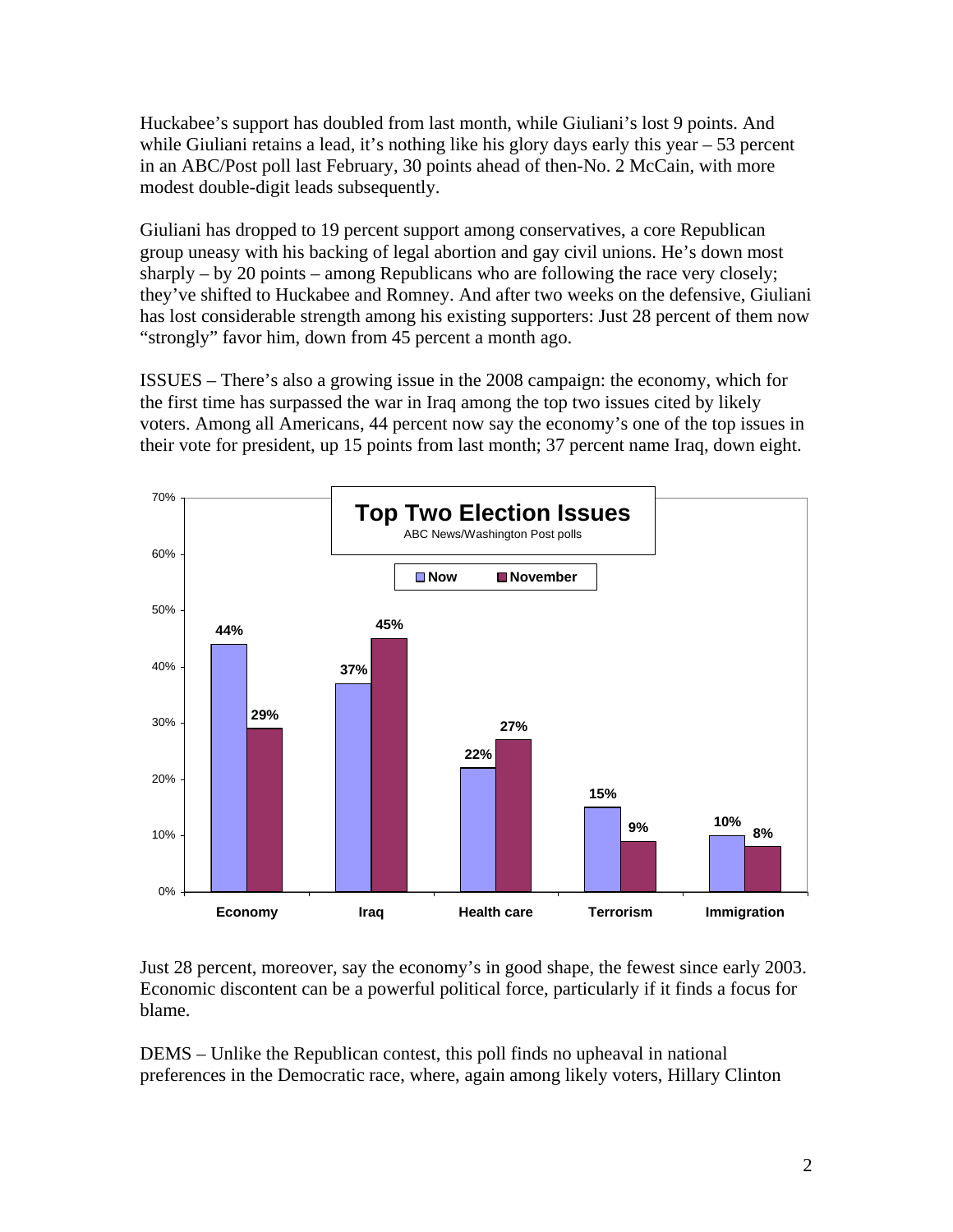leads Barack Obama by more than 2-1, 53-23 percent, with John Edwards at 10 percent, all essentially the same as last month.



This poll was conducted Thursday to Sunday, including interviews through the weekend when television personality Oprah Winfrey campaigned for Obama in Iowa, South Carolina and New Hampshire. It found no bump in support for Obama in Saturday and Sunday interviews; indeed Democrats and Democratic-leaning independents are as likely to say Winfrey's endorsement makes them less likely to support Obama as more likely. Eighty-two percent say it makes no difference in their vote.

In a related result, just 5 percent of Americans overall say they put a great amount of weight on endorsements by entertainment figures or other celebrities. Vastly more rely heavily on the candidates' positions on the issues (65 percent), personal qualities (58 percent) and professional abilities (54 percent). Religion and spouses also are well back in importance, albeit ahead of celebrity endorsements.

|                        |              | Weight in vote choice |
|------------------------|--------------|-----------------------|
|                        |              | Great amount/         |
|                        | Great amount | good deal NET         |
| Positions on issues    | 65%          | 89%                   |
| Personal qualities     | 58           | 84                    |
| Professional abilities | 54           | 86                    |
| Religious beliefs      | 18           | 31                    |
| Spouses                | 16           | 2.7                   |
| Celebrity endorsements | 5            |                       |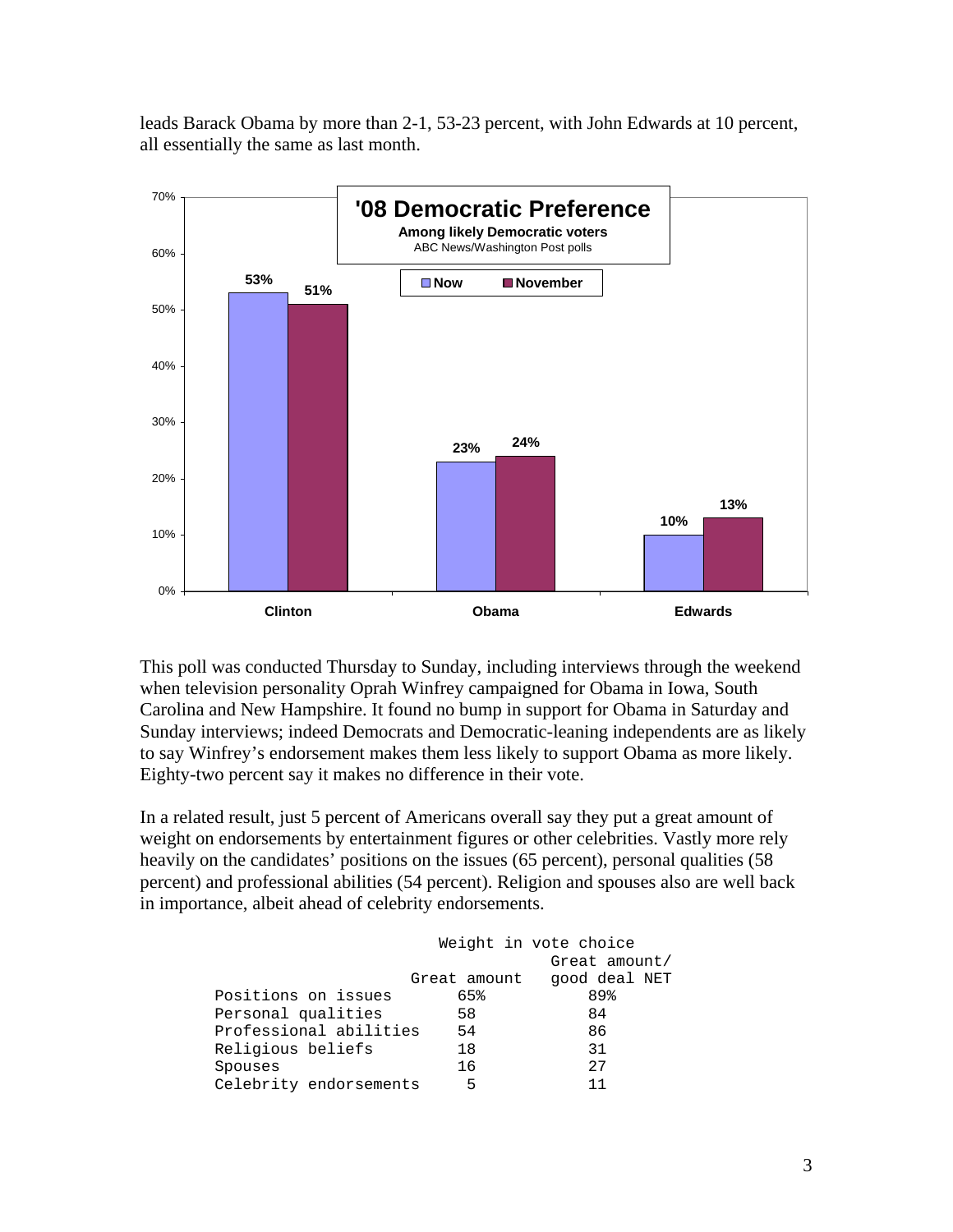BUSH/IRAQ – Then there's President Bush, inching closer to Harry Truman's record as the postwar president to linger longest without majority public support. Just 33 percent approve of Bush's job performance, matching his career low. It's been less than a majority for 35 months straight; the record was Truman's 38 months from 1949-1952.

Bush's approval rating, depressed by the unpopular war in Iraq, has been remarkably flat, 33 to 36 percent in 10 ABC/Post polls the past year. In terms of intensity, strong disapprovers continue to outnumber strong approvers by a 3-1 margin.



Given reduced violence in Iraq, some views of the war have shifted, but not enough to change bottom-line attitudes. Forty-one percent think the United States is making significant progress in Iraq, up from a low of 31 percent a year ago. But still 61 percent say the war was not worth fighting, its strong opponents outnumber its strong supporters by 2-1 and 65 percent continue to disapprove of how Bush is handling it. He hasn't seen majority approval for handling the war since January 2004, nearly four years ago.

ELECTION – Bush's flat lines likely have helped make the 2008 race the focus of political attention, along with the fact that it's the first time since 1928 that neither the sitting president nor vice president sought their party's nomination. Seventy-two percent of Americans say they're following the contest closely, a new high in this cycle and far higher than the number – 45 percent – at this point in the last non-incumbent election, in 2000.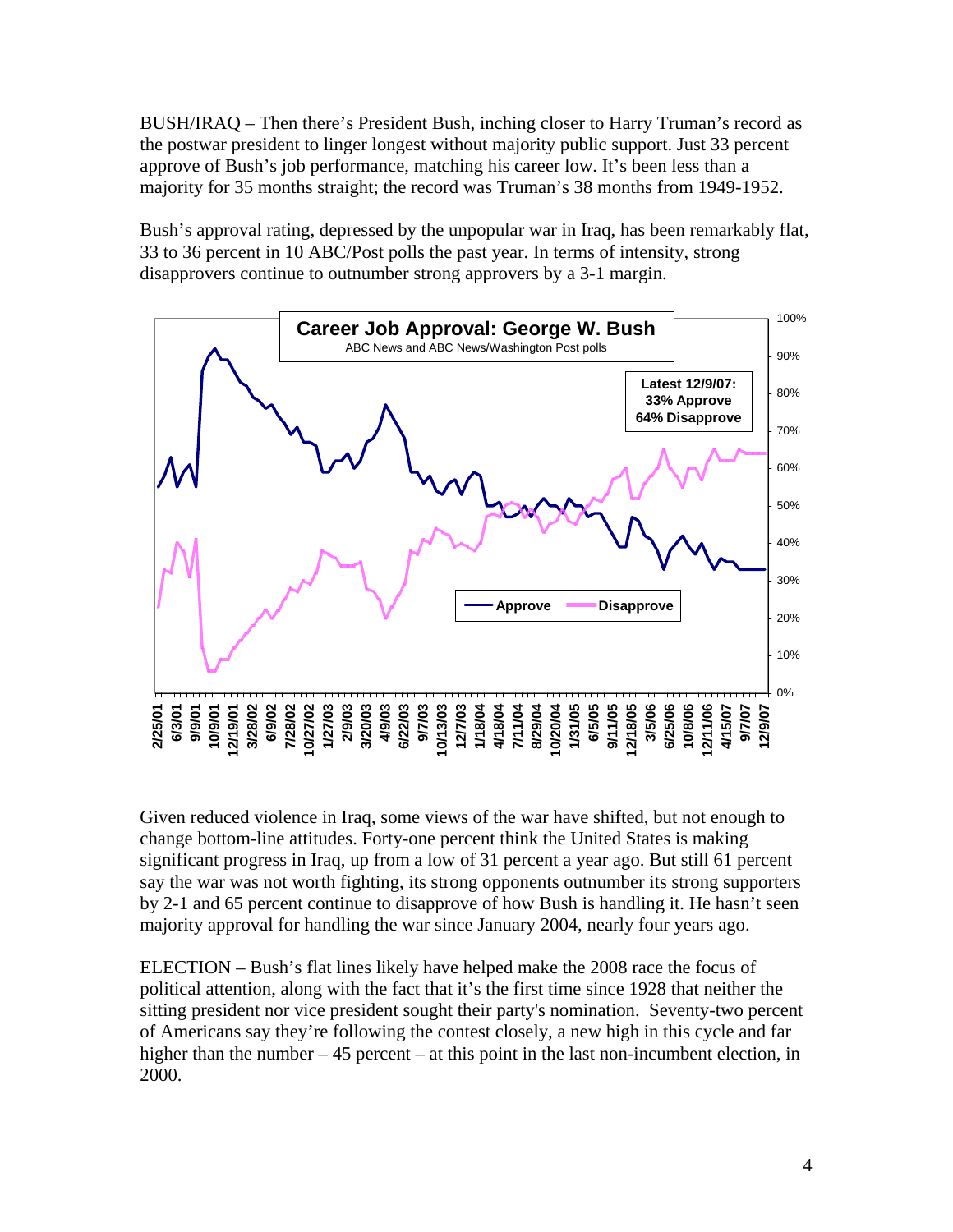```
 12/07 12/99 
Following the election very closely 72% 45%
```
Democrats are more fired up – they're 10 points more apt than Republicans to "strongly" support a particular candidate. And given the president's long-running unpopularity, an overall decline in Republican allegiance continues. On average this year just 25 percent of Americans have identified themselves as Republicans, down from a peak of 31 percent in 2003 and the fewest since 1984 (when, it should be noted, Ronald Reagan was reelected regardless, over a weak Democratic opponent).

But the sharper tone of the campaigns in recent weeks may be souring some voters. "Strong" support for candidates is down in both parties – now 44 percent among leaned Democrats, down steadily from a peak of 63 percent in July; and 34 percent among Republicans, down from a high of 45 percent in September.



GOP CANDIDATES – In the Republican race, Giuliani has lost support particularly among men (down 14 points) and among independents who lean toward the Republican Party (down 17 points, while both Huckabee and Romney are up by 10 points in this group).

Giuliani's also lost 9 points among conservatives, and now is running about evenly with Huckabee and Romney in this group. That's Giuliani's lowest of the year among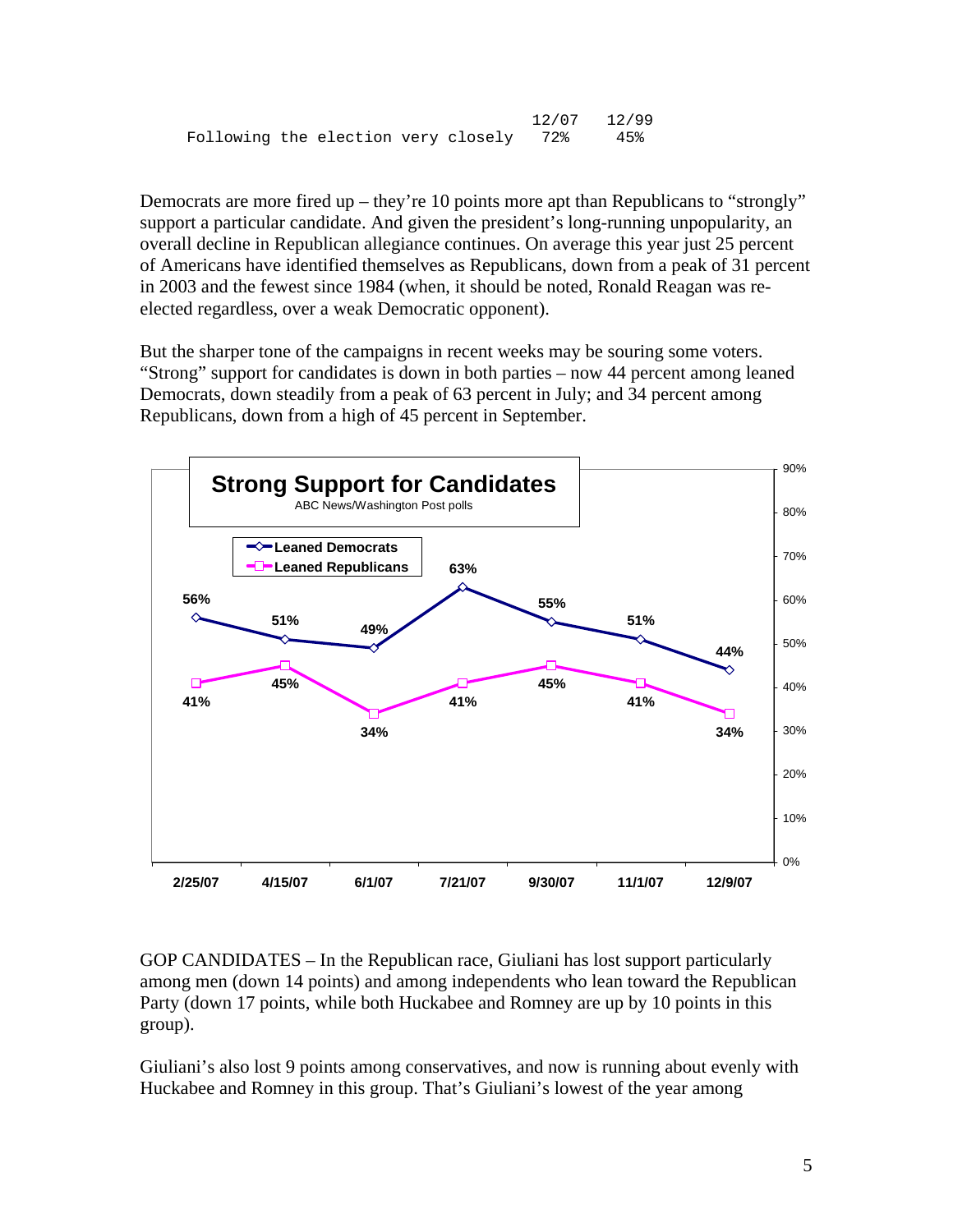conservatives, and it compares with his 36 percent support from moderates and the few liberal Republicans. His challenge is that conservatives dominate; they account for six in 10 Republicans and Republican leaners.

Giuliani's greatest decline, as noted, has been among people who are following the race very closely – people perhaps more likely to be tuned into recent questions about matters such as police security for his then-girlfriend when he was New York City mayor, and the identity of his security consulting firm's business clients.



Huckabee, governor of Arkansas and a Baptist minister, first caught on in Iowa, where an ABC/Post poll just before Thanksgiving found him challenging Romney, who's focused heavily on the state. Huckabee subsequently advanced in national polls, albeit not in New Hampshire, where he had just 9 percent support in an ABC/Post poll last week.

Huckabee's support in this national poll is up by 10 points among likely voters from last month. As in Iowa, he's advanced particularly among evangelical white Protestants, jumped from 13 percent support last month to a field-leading 29 percent support now. The main loss among evangelicals was McCain's, from 23 percent down to 12 percent.

It matters: evangelicals account for 31 of all Republicans and Republican leaners, and 37 percent of likely Republican primary voters.

RELIGION – Romney, for his part, has gained 7 points overall among registered voters, though less (a slight 4 points) among likely voters. Better is his progress on the issue of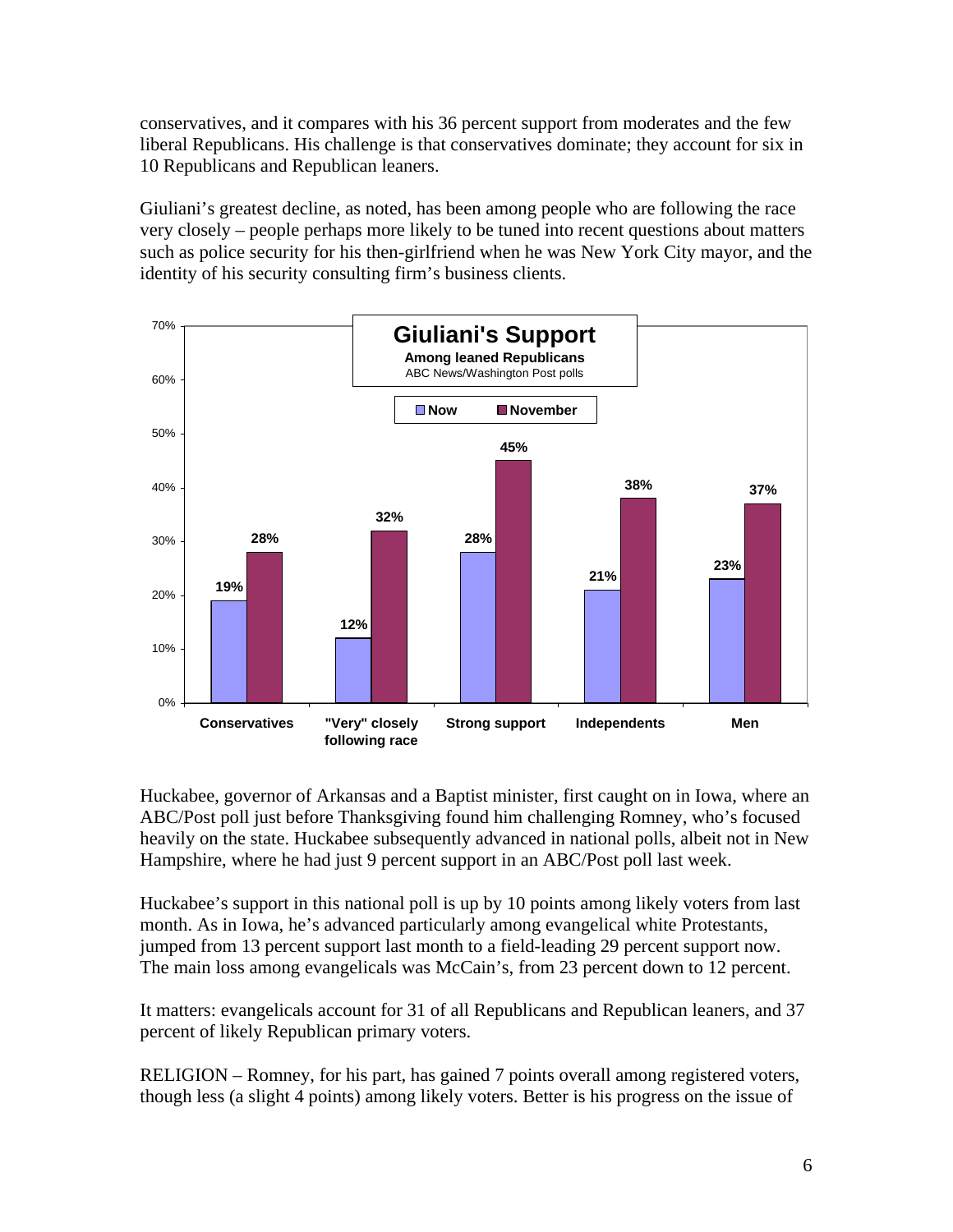his religion, which he addressed in a speech last week: While 21 percent of leaned Republicans say they're less likely to vote for someone who's a Mormon, that's down from 30 percent in June and 36 percent a year ago.



These judgments matter; Romney has 20 percent support from Republicans who say Mormonism makes no difference in their choice – running second to Giuliani in this group – vs. almost no support among those less apt to back a Mormon candidate.

By contrast, this poll finds no net negative effect of a candidate's being a woman, an African-American, or a minister or other religious leader.

Romney may face further questions about his religion. Most Americans, 57 percent, feel they don't have a "good basic understanding" of it. And just 42 percent view Mormonism favorably overall; about as many, 39 percent, see it unfavorably, while 19 percent have no opinion. Romney's support is far higher – 28 percent, vs. 6 percent – among people who have a favorable opinion of his religion.

Religion is likely to continue to play a fascinating role in the race. Among all Americans just 27 percent say a political leader should rely on his or her religious beliefs in making policy decisions, a new low in ABC/Post polling and potentially a challenge for Huckabee or Romney in a general election contest.

At the same time, in his race for the nomination, Huckabee has 21 percent support among leaned Republicans who say a candidate should rely on his religious beliefs in making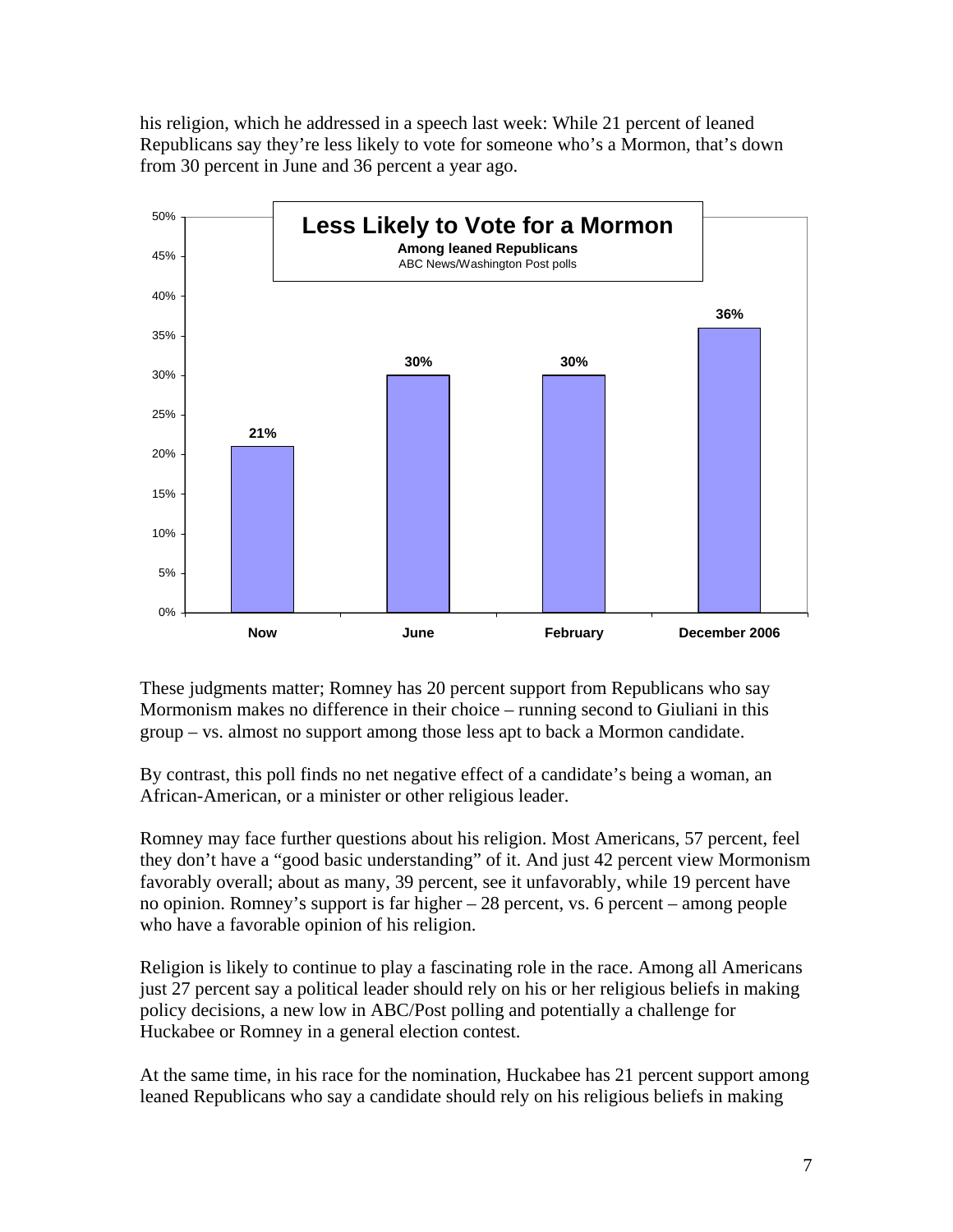policy decisions. Among those who oppose reliance on religious belief in policy matters, Huckabee's support drops to 10 percent.

GOP ATTRIBUTES/ISSUES – Giuliani, whatever his problems, continues to prevail on two important attributes: He's easily seen as the most electable in November (with nearly a 3-1 lead over Romney, the No. 2 finisher on this attribute), and as the strongest leader (2-1 over McCain). Giuliani also has a scant five-point edge over McCain and Huckabee as the candidate who "best understands the problems of people like you."

But he's only even with McCain in terms of experience, there's virtually a four-way tie among these four top candidates on who's the most honest and trustworthy – and all five top candidates, also including Thompson, are in the mix on who best represents the core values of the Republican Party.

On issues, Giuliani leads in trust to handle terrorism, a cornerstone for his campaign, and has an advantage on economic issues, potentially useful as this concern grows. But he and McCain are about even in trust to handle Iraq and immigration, and he, Romney and Huckabee are about matched on "social issues, such as abortion and gay civil unions."

DEMOCRATS – This poll finds more clear-cut preferences on the Democratic side, where the contest looks very much now like it has since September. Clinton's overall lead is buttressed by very large advantages as the best experienced candidate, the strongest leader and the most electable in a general election. She also has a significant lead on empathy, wider than when that attribute last was tested in June.

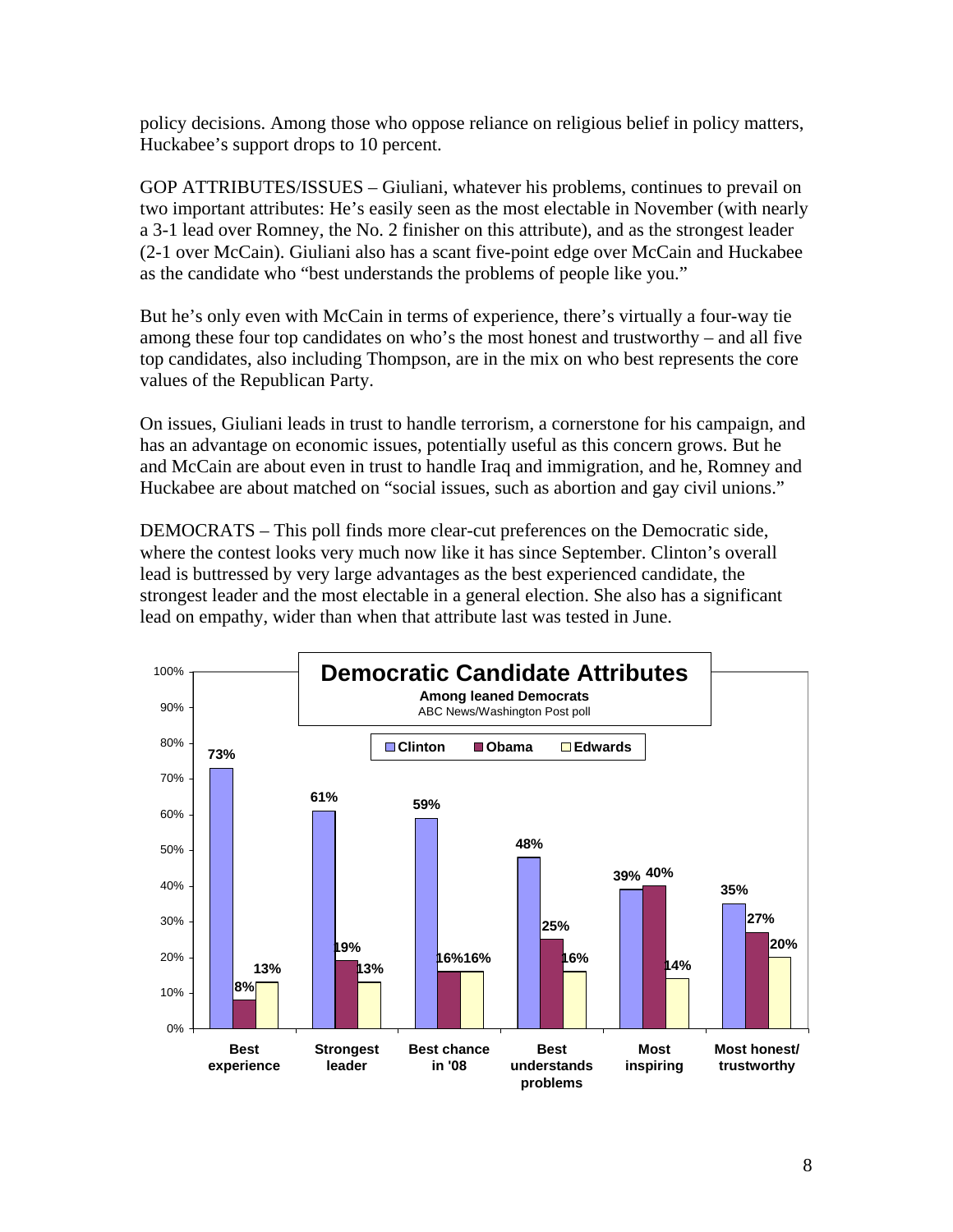Clinton has a much narrower eight-point advantage on honesty and trustworthiness, long a weaker suit for her. And Obama runs evenly with her in one last attribute, being the "most inspiring" candidate.

On issues, again Clinton prevails with very large leads in trust to handle health care, the economy, Iraq and terrorism alike.

While Clinton leads among both sexes, she again has a bigger advantage among women than men. Indeed she leads in this poll across demographic groups, including a 13-point advantage among African-Americans, who've been oversampled in ABC/Post polls all year for more reliable analysis.

ISSUES – There is, again, a significant difference between leaned Democrats and leaned Republicans when it comes to the top issues in their vote; Democrats converge around three issues – the economy, Iraq and health care – while Republicans bring in terrorism and immigration as well.

But among both groups there's been a drop in mentions of Iraq as the top issue, and increases in concern about the economy – a looming wildcard in the 2008 election.

|              |     |      |                   | Top two issues |     |      |                   |
|--------------|-----|------|-------------------|----------------|-----|------|-------------------|
|              |     |      | Among leaned Dems |                |     |      | Among leaned Reps |
|              | Now | 11/1 | Change            |                | Now | 11/1 | Change            |
| Iraq         | 44% | 54   | $-10$             |                | 29  | 40   | $-11$             |
| Economy/jobs | 46  | 30   | $+16$             |                | 39  | 30   | $+9$              |
| Health care  | 28  | 33   | $-5$              |                | 15  | 19   | $-4$              |
| Terrorism    | 8   |      | $+5$              |                | 25  | 17   | $+8$              |
| Immigration  | 7   | Δ    | $+3$              |                | 15  | า ว  | $+2$              |

METHODOLOGY – This ABC News/Washington Post poll was conducted by telephone Dec. 6-9, 2007, among a random national sample of 1,136 adults, including an oversample of African-Americans for a total of 205 black respondents (weighted back to their correct share of the national population). The results have a three-point error margin for the full sample, 4 points for the sample of 610 Democrats and Democratic-leaning independents, 5 points for the sample of 409 Republicans and Republican-leaning independents, 4.5 points for the sample of 429 likely Democratic primary voters and 5.5 points for the sample of 293 likely Republican primary voters. Sampling, data collection and tabulation by TNS of Horsham, Pa.

Analysis by Gary Langer.

ABC News polls can be found at ABCNEWS.com at <http://abcnews.com/pollingunit>

Media contact: Cathie Levine, (212) 456-4934.

Full results follow  $(*=$  less than 0.5 percent).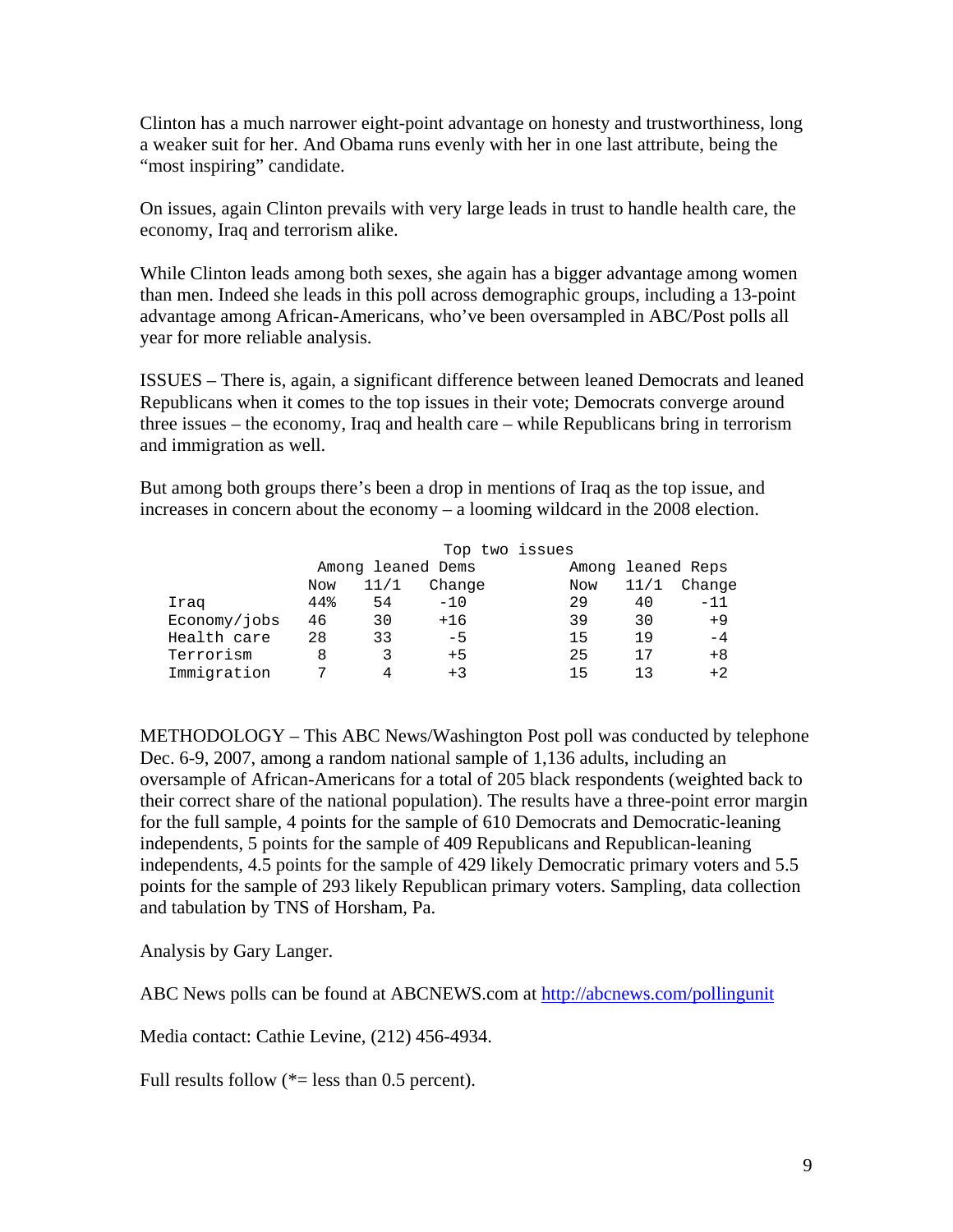|                            |            | Approve<br>--------<br>------- |          |     | Disapprove $---$<br>------- |          |                |
|----------------------------|------------|--------------------------------|----------|-----|-----------------------------|----------|----------------|
|                            | <b>NET</b> | Strongly                       | Somewhat | NET | Somewhat                    | Strongly | opinion        |
| 12/9/07                    | 33         | 17                             | 16       | 64  | 14                          | 50       |                |
| 11/1/07                    | 33         | 17                             | 16       | 64  | 13                          | 50       |                |
| 9/30/07                    | 33         | 15                             | 18       | 64  | 14                          | 49       |                |
| 9/7/07                     | 33         | 16                             | 17       | 64  | 15                          | 49       |                |
| 7/21/07                    | 33         | 16                             | 17       | 65  | 13                          | 52       | 2              |
| 6/1/07                     | 35         | 17                             | 18       | 62  | 16                          | 46       | 3              |
| 4/15/07                    | 35         | 17                             | 18       | 62  | 14                          | 49       | 2              |
| 2/25/07                    | 36         | 19                             | 17       | 62  | 12                          | 49       | 2              |
| 1/19/07                    | 33         | 17                             | 16       | 65  | 14                          | 51       | 2              |
| 12/11/06                   | 36         | 18                             | 18       | 62  | 13                          | 49       | $\overline{2}$ |
| $C = 11$ $C = 11$ $C = 11$ |            |                                |          |     |                             |          |                |

1. Do you approve or disapprove of the way George W. Bush is handling his job as president? Do you approve/disapprove strongly or somewhat?

Call for full trend.

2. Do you approve or disapprove of the way Bush is handling (ITEM)?

12/9/07 - Summary Table

|  |                                        | Approve | Disapprove No opinion |  |
|--|----------------------------------------|---------|-----------------------|--|
|  | a. The situation in Iraq               |         | h h                   |  |
|  | b. The U.S. campaign against terrorism | 46      | 52                    |  |
|  | c. The economy                         | 34      | 63                    |  |

### Trend:

a. The situation in Iraq

|                      | Approve    |          |          | Disapprove $---$<br>------- |          |          |                |
|----------------------|------------|----------|----------|-----------------------------|----------|----------|----------------|
|                      | <b>NET</b> | Strongly | Somewhat | NET                         | Somewhat | Strongly | opinion        |
| 12/9/07              | 33         | 19       | 14       | 65                          | 13       | 52       | 2              |
| 9/30/07              | 30         | 17       | 14       | 68                          | 12       | 57       |                |
| 9/7/07               | 34         | 16       | 18       | 65                          | 12       | 53       |                |
| 7/21/07              | 31         | 17       | 14       | 68                          | 11       | 58       |                |
| 6/1/07               | 31         | 17       | 14       | 67                          | 11       | 56       |                |
| 4/15/07              | 29         | 17       | 13       | 70                          | 11       | 59       | $\star$        |
| 2/25/07              | 31         | 17       | 14       | 67                          | 13       | 55       |                |
| 1/19/07              | 29         | 16       | 13       | 70                          | 13       | 57       |                |
| 1/10/07              | 34         | 21       | 13       | 64                          | 14       | 50       | 2              |
| 12/11/06             | 28         | 12       | 16       | 70                          | 13       | 57       | $\overline{2}$ |
| Call for full trend. |            |          |          |                             |          |          |                |

#### b. The U.S. campaign against terrorism

|                      | Approve |              | ---------    | Disapprove |          |              | No             |
|----------------------|---------|--------------|--------------|------------|----------|--------------|----------------|
|                      | NET     | Strongly     | Somewhat     | NET        | Somewhat | Strongly     | opinion        |
| 12/9/07              | 46      | ΝA           | NA           | 52         | ΝA       | ΝA           |                |
| 9/30/07              | 40      | NA           | NA           | 57         | NA       | ΝA           |                |
| 9/7/07               | 46      | 26           | 20           | 51         | 17       | 34           | 3              |
| 7/21/07              | 43      | ΝA           | ΝA           | 56         | ΝA       | NA           | 2              |
| 6/1/07               | 44      |              |              | 52         |          |              | 4              |
| 4/15/07              | 44      |              |              | 53         |          |              | 3              |
| 2/25/07              | 46      |              |              | 52         |          |              |                |
| 1/19/07              | 46      |              |              | 52         |          |              | 2              |
| 12/11/06             | 46      | $\mathbf{H}$ | $\mathbf{H}$ | 52         | п        | $\mathbf{u}$ | $\overline{2}$ |
| Call for full trend. |         |              |              |            |          |              |                |

c. The economy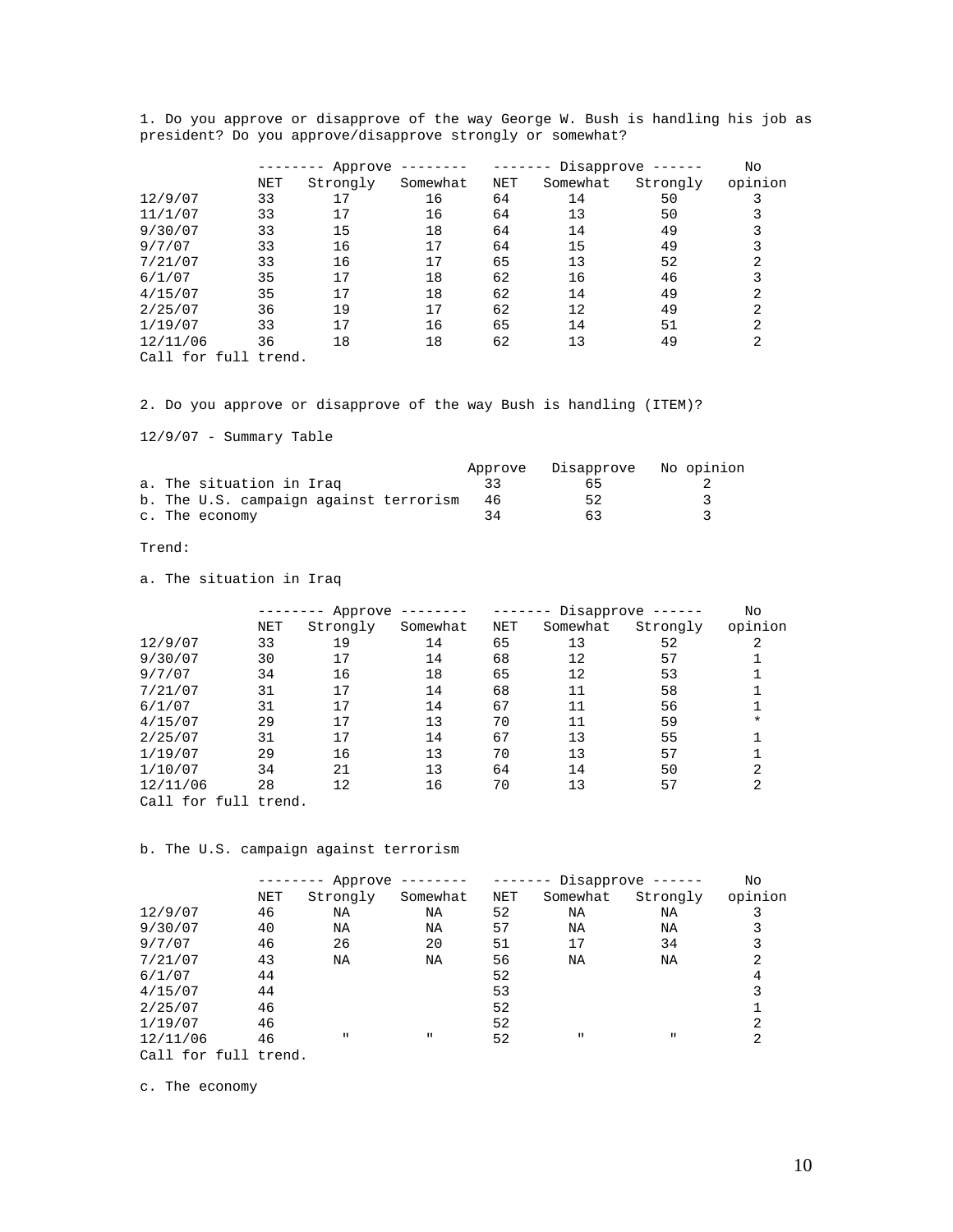|          | Approve              | Disapprove | No opinion |
|----------|----------------------|------------|------------|
| 12/9/07  | 34                   | 63         | 3          |
| 9/30/07  | 37                   | 61         | 3          |
| 6/1/07   | 40                   | 57         | 3          |
| 4/15/07  | 40                   | 59         |            |
| 2/25/07  | 43                   | 55         | 2          |
| 1/19/07  | 41                   | 57         | 2          |
| 12/11/06 | 43                   | 55         | 2          |
|          | Call for full trend. |            |            |

3 and 4. Thinking ahead to the November 2008 presidential election, what is the single most important issue in your choice for president? (IF MENTIONED MOST IMPORTANT ISSUE) Is there one other issue that's nearly as important?

3/4 NET: Top two important issues combined

|                     | 12/9/07      | 11/1/07      | 9/7/07         |
|---------------------|--------------|--------------|----------------|
| Iraq/War in Iraq    | 37           | 45           | 53             |
| Terrorism/National  |              |              |                |
| security            | 15           | 9            | 9              |
| Economy/Jobs        | 44           | 29           | 25             |
| Education           | 4            | 6            | 6              |
| Environment         | 2            | 3            | 2              |
| Health care         | 22           | 27           | 27             |
| Ethics/Honesty/     |              |              |                |
| Corruption in       |              |              |                |
| qovernment          | 5            | 5            | 7              |
| Immigration/Illegal |              |              |                |
| immigration         | 10           | 8            | 9              |
| Abortion            | 2            | 2            | $\overline{2}$ |
| Morals/Family       |              |              |                |
| values              | 4            | 3            | 4              |
| Federal budget      |              |              |                |
| deficit             | 1            | 1            | 3              |
| Housing/Mortgages   | $\mathbf 1$  | $\mathbf{1}$ | $\star$        |
| Global warming      | $\mathbf 1$  | $\mathbf{1}$ | $\mathbf 1$    |
| Social Security     | 2            | 4            | 3              |
| Foreign policy      | 3            | 3            | $\overline{2}$ |
| Iran/Situation      |              |              |                |
| in Iran             | $\mathbf 1$  | *            | *              |
| Taxes               | 3            | 3            | 3              |
| None/Nothing        | $\mathbf{1}$ | $\star$      | $\star$        |
| Other               | 13           | 15           | 12             |
| No opinion          | 7            | 8            | 9              |

5. Do you approve or disapprove of the way the U.S. Congress is doing its job?

|          |           | Approve | Disapprove | No opinion |
|----------|-----------|---------|------------|------------|
| 12/9/07  |           | 32      | 60         | 8          |
| 9/30/07  |           | 29      | 65         | 6          |
| 7/21/07  |           | 37      | 60         | 4          |
| 6/1/07   |           | 39      | 53         | 8          |
| 4/15/07  |           | 44      | 54         | 3          |
| 2/25/07  |           | 41      | 54         | 5          |
| 1/19/07  |           | 43      | 50         | 8          |
| 12/11/06 |           | 37      | 57         | 6          |
| 11/4/06  | <b>RV</b> | 36      | 60         | 4          |
| 10/22/06 |           | 31      | 65         | 4          |
| 10/8/06  |           | 32      | 66         | 2          |
| 9/7/06   |           | 40      | 55         | 5          |
| 8/6/06   |           | 36      | 60         | 4          |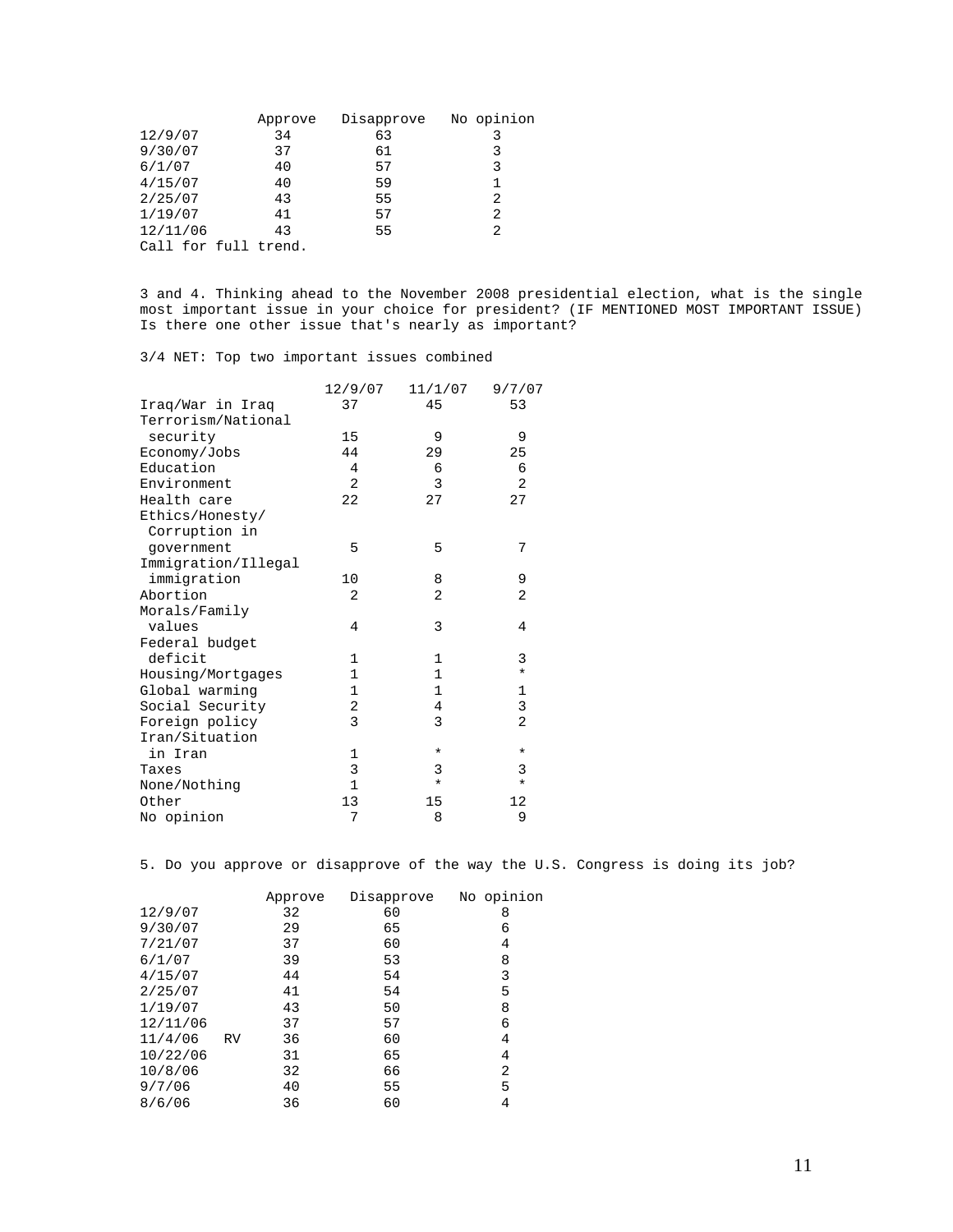| 5/15/06              | 33 | 63 |   |
|----------------------|----|----|---|
| 4/9/06               | 35 | 62 | 3 |
| 3/5/06               | 36 | 62 | ર |
| 1/26/06              | 43 | 53 | 4 |
| 1/8/06               | 41 | 55 | 5 |
| Call for full trend. |    |    |   |

6. Do you approve or disapprove of the way (ITEM) are doing their job?

12/9/07 - Summary Table

|                                |    | Approve Disapprove No opinion |  |
|--------------------------------|----|-------------------------------|--|
| a. The Republicans in Congress |    | 63                            |  |
| b. The Democrats in Congress   | 40 | 53                            |  |

Trend:

a. The Republicans in Congress

|                | Approve | Disapprove | No opinion |
|----------------|---------|------------|------------|
| 12/9/07        | 32      | 63         | 5          |
| 11/1/07        | 32      | 63         | 6          |
| 9/30/07        | 29      | 67         | 4          |
| 7/21/07        | 34      | 64         | 2          |
| 6/1/07         | 36      | 58         | 6          |
| 4/15/07        | 39      | 59         | 2          |
| 10/8/06        | 35      | 63         | 2          |
| 5/15/06        | 33      | 64         | 3          |
| 11/2/05        | 35      | 61         | 4          |
| 6/5/05         | 42      | 56         | 2          |
| 6/6/99         | 41      | 52         | 7          |
| 3/14/99        | 40      | 56         | 4          |
| 7/8/97         | 40      | 54         | 6          |
| 9/15/96<br>RV. | 46      | 48         | 6          |
| 6/30/96        | 38      | 56         | 6          |
| 4/5/95         | 45      | 50         | 5          |
| 10/31/94       | 33      | 59         | 7          |
| 10/23/94       | 31      | 64         | 5          |
| 9/11/94        | 35      | 59         | 6          |

# b. The Democrats in Congress

|          | Approve | Disapprove | No opinion |
|----------|---------|------------|------------|
| 12/9/07  | 40      | 53         | 6          |
| 11/1/07  | 36      | 58         | 6          |
| 9/30/07  | 38      | 57         | 5          |
| 7/21/07  | 46      | 51         | 2          |
| 6/1/07   | 44      | 49         | 6          |
| 4/15/07  | 54      | 44         | 2          |
| 10/8/06  | 48      | 50         | 3          |
| 5/15/06  | 39      | 58         | 4          |
| 11/2/05  | 41      | 54         | 5          |
| 6/5/05   | 42      | 56         | 3          |
| 6/6/99   | 51      | 42         | 7          |
| 3/14/99  | 51      | 42         | 7          |
| 7/8/97   | 45      | 49         | 6          |
| 4/5/95   | 36      | 60         | 4          |
| 10/31/94 | 39      | 53         | 8          |
| 10/23/94 | 36      | 59         | 5          |
| 9/11/94  | 41      | 53         | 6          |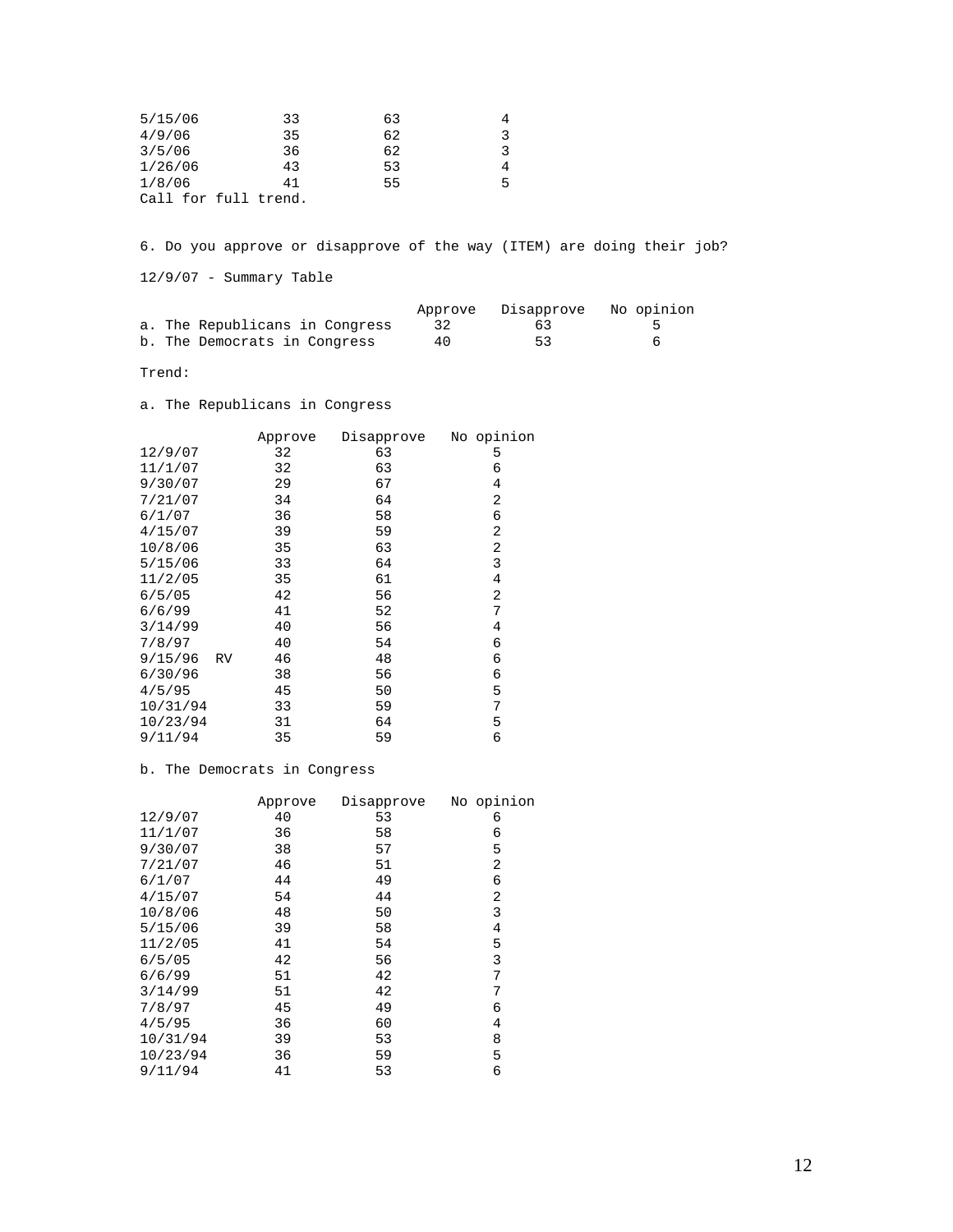7. Which political party, the (Democrats) or the (Republicans), do you trust to do a better job handling (ITEM)?

12/9/07 - Summary Table

|                          |           |             | Both   | Neither | Nο      |
|--------------------------|-----------|-------------|--------|---------|---------|
|                          | Democrats | Republicans | (vol.) | (vol.)  | opinion |
| a. The situation in Iraq | 49        | 35          |        |         |         |
| b. The U.S. campaign     |           |             |        |         |         |
| against terrorism        | 45        | 38          |        |         |         |
| c. The economy           | 51        | つつ          |        |         |         |

## Trend:

a. The situation in Iraq

|             |           |                                                                      |             | Both           | Neither | No      |
|-------------|-----------|----------------------------------------------------------------------|-------------|----------------|---------|---------|
|             |           | Democrats                                                            | Republicans | (vol.)         | (vol.)  | opinion |
| 12/9/07     |           | 49                                                                   | 35          | 3              | 10      | 4       |
| 11/1/07     |           | 50                                                                   | 34          | 2              | 10      | 4       |
| 9/30/07     |           | 49                                                                   | 34          | 3              | 11      | 3       |
| 9/7/07      |           | 42                                                                   | 31          | 3              | 19      | 5       |
| 11/4/06     | <b>RV</b> | 42                                                                   | 42          | 1              | 11      | 3       |
| 10/22/06    | RV        | 48                                                                   | 40          | 1              | 8       | 3       |
| 10/8/06     |           | 51                                                                   | 38          | 3              | 7       | 2       |
| 9/7/06      |           | 43                                                                   | 44          | 2              | 10      | 2       |
| 8/6/06      |           | 43                                                                   | 40          | ¥              | 11      | 5       |
| 6/25/06     |           | 47                                                                   | 41          | 1              | 9       | 2       |
| 5/15/06     |           | 50                                                                   | 36          | $\overline{2}$ | 10      | 3       |
| 4/9/06      |           | 49                                                                   | 42          | 1              | 6       | 2       |
| 3/5/06      |           | 42                                                                   | 42          | $\overline{2}$ | 11      | 2       |
| 1/26/06     |           | 47                                                                   | 40          | 1              | 9       | 2       |
| 12/18/05    |           | 47                                                                   | 44          | 2              | 6       | 2       |
| 11/2/05     |           | 48                                                                   | 37          | $\overline{a}$ | 11      | 2       |
| $12/15/02*$ |           | 30                                                                   | 56          | 4              | 7       | 3       |
| 10/27/02    | <b>LV</b> | 31                                                                   | 58          | 3              | 4       | 4       |
| 9/26/02     |           | 33                                                                   | 52          | 6              | 4       | 6       |
|             |           | *12/15/02 and previous: "The situation with Iraq and Saddam Hussein" |             |                |         |         |

## b. The U.S. campaign against terrorism

|                         |           |           |             | Both           | Neither | No             |
|-------------------------|-----------|-----------|-------------|----------------|---------|----------------|
|                         |           | Democrats | Republicans | (vol.)         | (vol.)  | opinion        |
| 12/9/07                 |           | 45        | 38          | 4              | 8       | 6              |
| 11/1/07                 |           | 41        | 42          | 4              | 9       | 4              |
| 9/30/07                 |           | 41        | 40          | 5              | 10      | 4              |
| 9/7/07                  |           | 39        | 36          | 4              | 17      | 4              |
| 10/22/06                | RV        | 44        | 43          | $\overline{2}$ | 8       | 3              |
| 10/8/06                 |           | 47        | 41          | 4              | 6       | 2              |
| 9/7/06                  |           | 40        | 47          | 1              | 9       | 3              |
| 8/6/06                  |           | 46        | 38          | $\mathbf{1}$   | 11      | $\overline{4}$ |
| 6/25/06                 |           | 39        | 46          | $\overline{2}$ | 10      | 3              |
| 5/15/06                 |           | 46        | 41          | 2              | 8       | 3              |
| 4/9/06                  |           | 46        | 45          | $\mathbf{1}$   | 6       | 1              |
| 3/5/06                  |           | 39        | 46          | 3              | 10      | 2              |
| 1/26/06                 |           | 41        | 46          | 2              | 6       | 4              |
| 11/2/05                 |           | 42        | 42          | 4              | 10      | 3              |
| 12/15/02                |           | 25        | 61          | 5              | 6       | 2              |
| $10/27/02*$             | <b>LV</b> | 26        | 61          | 4              | 5       | 4              |
| $9/26/02*$              |           | 30        | 51          | 6              | 6       | 8              |
| 7/15/02                 |           | 27        | 55          | 9              | 3       | 6              |
| 1/27/02                 |           | 23        | 62          | 10             | 3       | 2              |
| *"The war on terrorism" |           |           |             |                |         |                |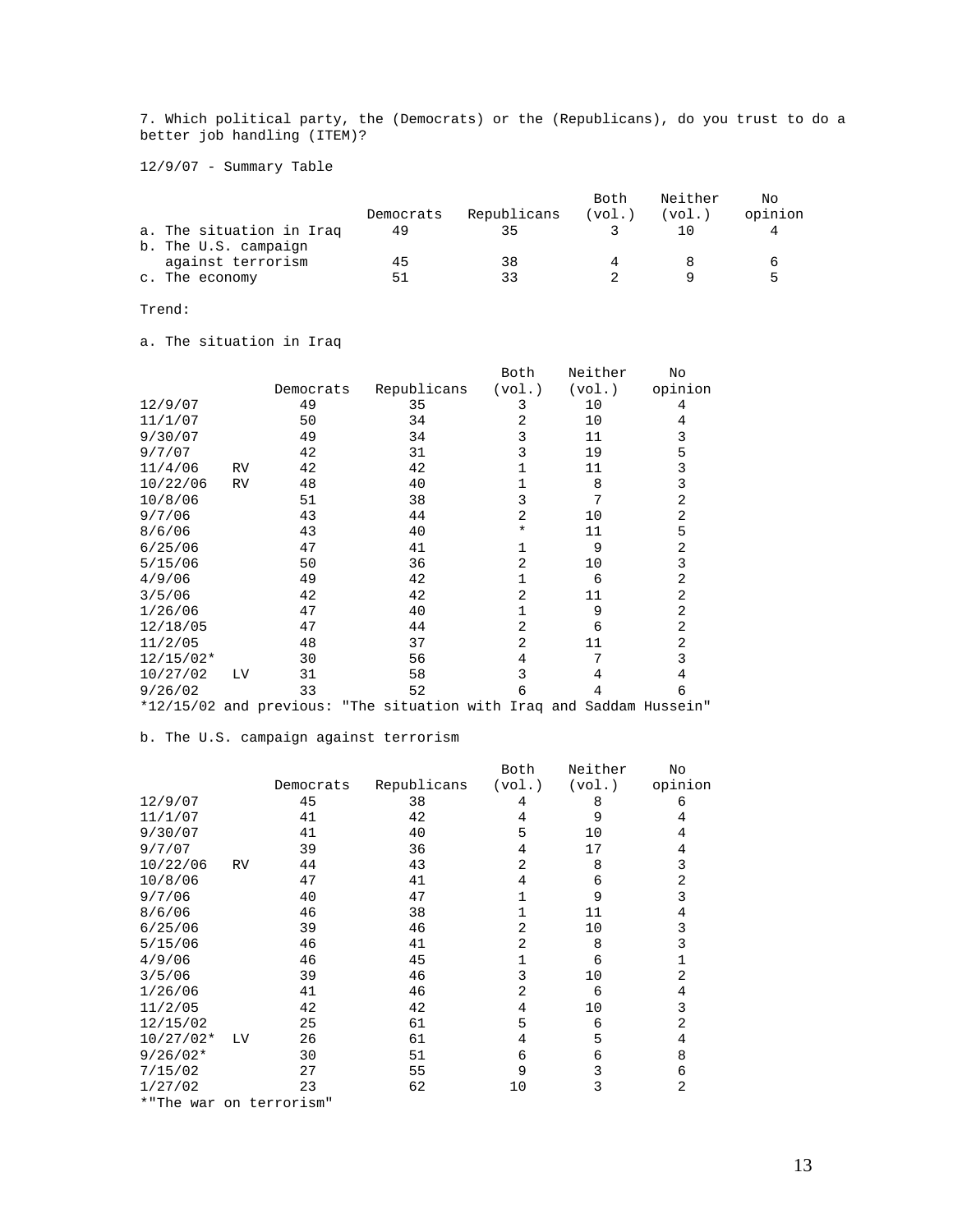#### c. The economy

|                      |           |           |             | Both   | Neither | No      |
|----------------------|-----------|-----------|-------------|--------|---------|---------|
|                      |           | Democrats | Republicans | (vol.) | (vol.)  | opinion |
| 12/9/07              |           | 51        | 33          |        | 9       | 5       |
| 11/1/07              |           | 50        | 35          |        | 9       | 4       |
| 9/30/07              |           | 51        | 33          | 2      | 11      | 3       |
| 10/22/06             | <b>RV</b> | 50        | 41          | 2      | 5       | 2       |
| 10/8/06              |           | 54        | 37          |        | 6       |         |
| 9/7/06               |           | 50        | 39          |        |         | 4       |
| 6/25/06              |           | 52        | 39          |        | 5       | 3       |
| 5/15/06              |           | 52        | 34          |        | 9       | 2       |
| 4/9/06               |           | 49        | 43          |        | 4       | 3       |
| 3/5/06               |           | 49        | 40          | 2      | 8       | 2       |
| 1/26/06              |           | 55        | 37          | 2      | 5       | 2       |
| Call for full trend. |           |           |             |        |         |         |

8. All in all, considering the costs to the United States versus the benefits to the United States, do you think the war with Iraq was worth fighting, or not? Do you feel that way strongly or somewhat?

|                      |           | ----- | Worth fighting $---$ |          |     | --- Not worth fighting -- |          | No             |
|----------------------|-----------|-------|----------------------|----------|-----|---------------------------|----------|----------------|
|                      |           | NET   | Strongly             | Somewhat | NET | Somewhat                  | Strongly | opinion        |
| 12/9/07              |           | 37    | 25                   | 12       | 61  | 11                        | 50       | 2              |
| 11/1/07              |           | 35    | 23                   | 12       | 63  | 12                        | 51       | 2              |
| 9/30/07              |           | 38    | 25                   | 14       | 59  | 12                        | 47       | 3              |
| 9/7/07               |           | 36    | 23                   | 13       | 62  | 11                        | 51       | 2              |
| 7/21/07              |           | 36    | 25                   | 12       | 63  | 10                        | 53       | 1              |
| 6/1/07               |           | 37    | 24                   | 12       | 61  | 12                        | 50       | $\overline{2}$ |
| 4/15/07              |           | 33    | 22                   | 11       | 66  | 12                        | 54       | 1              |
| 2/25/07              |           | 34    | 22                   | 12       | 64  | 13                        | 51       | $\overline{a}$ |
| 1/10/07              |           | 40    | 28                   | 12       | 58  | 11                        | 47       | 2              |
| 12/11/06             |           | 36    | 25                   | 11       | 61  | 12                        | 50       | 2              |
| 11/4/06              | <b>RV</b> | 44    | 33                   | 12       | 53  | 10                        | 44       | 2              |
| 10/22/06             |           | 40    | 28                   | 12       | 57  | 11                        | 47       | 2              |
| 10/8/06              |           | 35    | 25                   | 10       | 63  | 13                        | 50       | $\overline{a}$ |
| 9/7/06               |           | 42    | 29                   | 13       | 56  | 11                        | 45       | 2              |
| 8/6/06               |           | 39    | 29                   | 10       | 59  | 12                        | 47       | $\mathbf{1}$   |
| 6/25/06              |           | 40    | 25                   | 15       | 58  | 13                        | 45       | 2              |
| 5/15/06              |           | 37    | 24                   | 14       | 62  | 12                        | 50       | 1              |
| 4/9/06               |           | 41    | 30                   | 11       | 58  | 10                        | 48       | 1              |
| 3/5/06               |           | 42    | 29                   | 14       | 57  | 11                        | 46       | 1              |
| 1/26/06              |           | 44    | 32                   | 12       | 55  | 13                        | 42       | 1              |
| 1/8/06               |           | 43    | 30                   | 13       | 55  | 12                        | 43       | 2              |
| Call for full trend. |           |       |                      |          |     |                           |          |                |

9. Do you think the United States is or is not making significant progress toward restoring civil order in Iraq?

|          | Is making            | Is not making        | No      |
|----------|----------------------|----------------------|---------|
|          | significant progress | significant progress | opinion |
| 12/9/07  | 41                   | 55                   | 4       |
| 11/1/07  | 39                   | 59                   | 2       |
| 9/7/07   | 36                   | 60                   | 4       |
| 6/1/07   | 32                   | 64                   | 4       |
| 12/11/06 | 31                   | 66                   | 3       |
| 6/25/06  | 48                   | 49                   | 2       |
| 3/5/06   | 43                   | 56                   | 2       |
| 12/18/05 | 60                   | 37                   | 2       |
| 11/2/05  | 44                   | 55                   | 2       |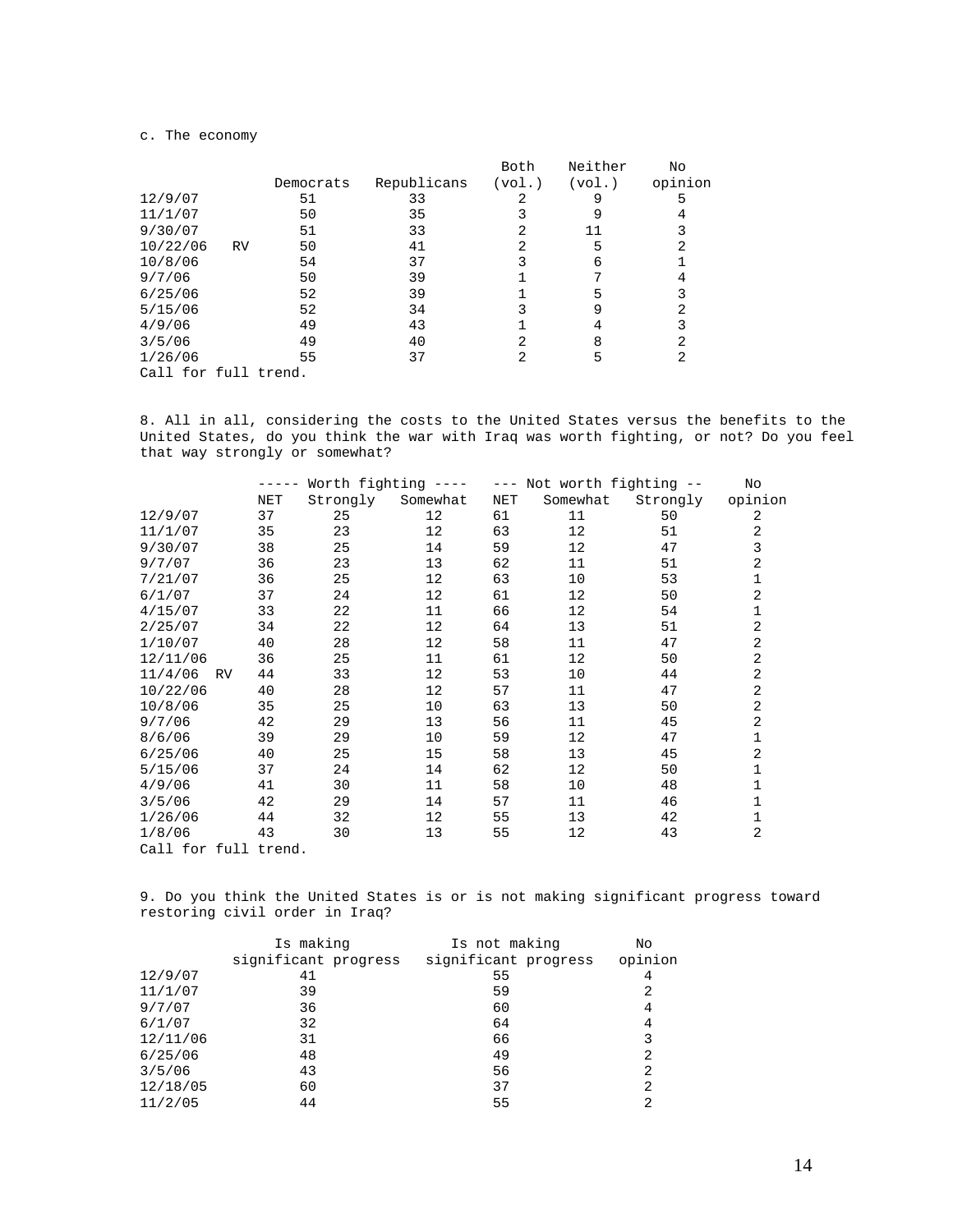| 8/28/05  | 48 | 50 | ▵ |
|----------|----|----|---|
| 6/26/05  | 48 | 51 |   |
| 12/19/04 | 44 | 49 | ⇁ |
| 6/20/04  |    | 48 |   |

10. Do you think (the United States should keep its military forces in Iraq until civil order is restored there, even if that means continued U.S. military casualties); OR, do you think (the United States should withdraw its military forces from Iraq in order to avoid further U.S. military casualties, even if that means civil order is not restored there)?

|          |    | Keep forces Withdraw forces | No opinion     |
|----------|----|-----------------------------|----------------|
| 12/9/07  | 43 | 53                          | 4              |
| 9/30/07  | 43 | 54                          | 3              |
| 7/21/07  | 39 | 59                          | 3              |
| 4/15/07  | 42 | 56                          | 2              |
| 2/25/07  | 42 | 56                          | 2              |
| 1/19/07  | 46 | 52                          | 3              |
| 12/11/06 | 48 | 48                          | 4              |
| 11/2/05  | 52 | 44                          | 4              |
| 8/28/05  | 54 | 44                          | 2              |
| 6/26/05  | 58 | 41                          | 2              |
| 12/19/04 | 58 | 39                          | 3              |
| 6/20/04  | 57 | 42                          | $\mathbf 1$    |
| 5/23/04  | 58 | 40                          | 2              |
| 4/18/04  | 66 | 33                          | 1              |
| 11/16/03 | 62 | 34                          | 4              |
| 10/29/03 | 58 | 38                          | 3              |
| 9/13/03  | 65 | 32                          | 3              |
| 8/24/03  | 69 | 27                          | 4              |
| 7/10/03  | 72 | 26                          | $\overline{2}$ |

11. Do you think the war with Iraq has or has not contributed to the long-term security of the United States?

|               |            | Contributed |          | Has | No      |
|---------------|------------|-------------|----------|-----|---------|
|               | <b>NET</b> | Great deal  | Somewhat | not | opinion |
| 12/9/07       | 46         | 26          | 20       | 50  | 4       |
| 9/7/07        | 44         | NA          | NA       | 52  | 4       |
| 6/1/07        | 44         | NA          | NA       | 53  | 3       |
| 12/11/06      | 46         | 25          | 21       | 51  | 3       |
| 10/8/06       | 48         | 26          | 21       | 50  | 3       |
| 9/7/06        | 50         | 28          | 21       | 47  | 3       |
| 6/25/06       | 51         | 28          | 22       | 48  | 1       |
| 5/15/06       | 48         | 28          | 20       | 51  | 2       |
| 4/9/06        | 52         | 32          | 20       | 46  | 1       |
| 3/5/06        | 50         | 28          | 23       | 48  | 2       |
| 1/26/06       | 53         | 32          | 21       | 45  |         |
| Call for full | trend.     |             |          |     |         |

12. On another subject: I'm going to read a few attributes that might be found in a candidate for president. Please tell me if each would make you (more likely) to vote for that candidate for president, or (less likely) to vote for that candidate, or if it wouldn't matter.

12/9/07 – Summary Table

|                            |  |  |      |      | Wouldn't       | NΩ |
|----------------------------|--|--|------|------|----------------|----|
|                            |  |  | More | Less | matter opinion |    |
| a. someone who is a Mormon |  |  |      | 22   | -72            |    |
| b. someone who is a woman  |  |  |      | 7 h  | 73             |    |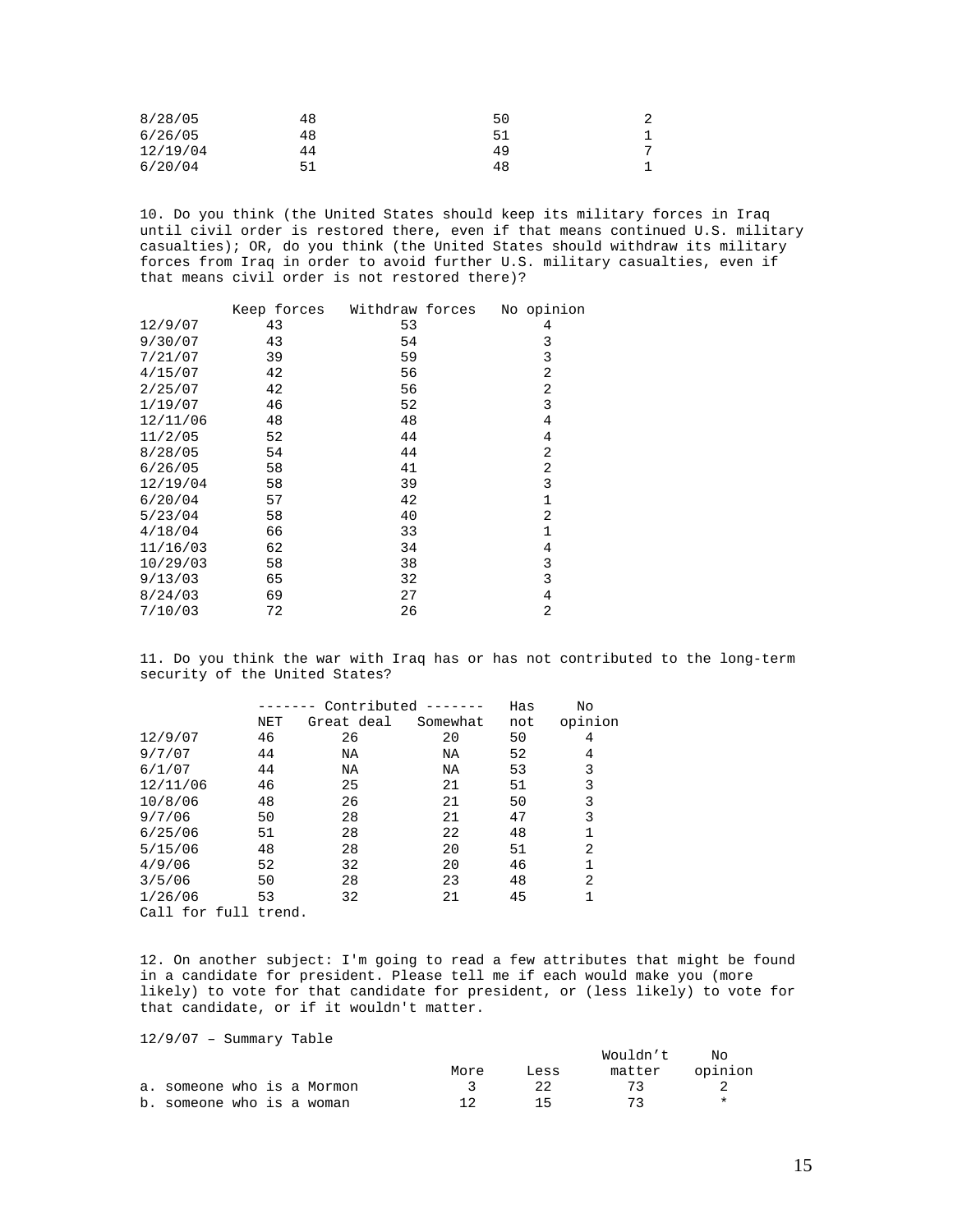|           | c. someone who is black                                         |    | 6  | 5  | 88           | 1 |
|-----------|-----------------------------------------------------------------|----|----|----|--------------|---|
|           | d. someone who has been a minister<br>or other religious leader |    | 14 | 19 | 66           | 1 |
|           | Trend where available:                                          |    |    |    |              |   |
|           | More likely Less likely Wouldn't matter No opinion              |    |    |    |              |   |
|           | a. someone who is a Mormon                                      |    |    |    |              |   |
| 12/9/07   | 3                                                               | 22 |    | 73 | 2            |   |
| 2/25/07   | 4                                                               | 29 |    | 66 | $\mathbf{1}$ |   |
| 12/11/06  | 3                                                               | 35 |    | 61 | $\mathbf{1}$ |   |
|           | Among leaned Republicans:                                       |    |    |    |              |   |
| 12/9/07   | 6                                                               | 21 |    | 72 | $\mathbf{1}$ |   |
| 6/1/07    | 5                                                               | 30 |    | 64 | $\mathbf{1}$ |   |
| 2/25/07   | 4                                                               | 30 |    | 65 | $\mathbf{1}$ |   |
| 12/11/06  | $\overline{a}$                                                  | 36 |    | 61 | $\mathbf{1}$ |   |
|           | b. someone who is a woman                                       |    |    |    |              |   |
| 12/9/07   | 12                                                              | 15 |    | 73 | $\ast$       |   |
| 2/25/07   | 14                                                              | 13 |    | 72 | $\mathbf{1}$ |   |
| 12/11/06  | 17                                                              | 14 |    | 69 | $\star$      |   |
| $5/8/88*$ | 10                                                              | 25 |    | 64 | 2            |   |
| $*AP$     |                                                                 |    |    |    |              |   |
|           | c. someone who is black                                         |    |    |    |              |   |
| 12/9/07   | 6                                                               | 5  |    | 88 | 1            |   |
| 2/25/07   | 7                                                               | 6  |    | 87 | $^\star$     |   |
| 12/11/06  | 9                                                               | 7  |    | 84 | $\star$      |   |
| $5/8/88*$ | 5                                                               | 27 |    | 66 | 3            |   |
| $*AP$     |                                                                 |    |    |    |              |   |

d. No trend.

13. (IF LESS LIKELY TO VOTE FOR A MORMON, Q12a) Is there a chance you'd vote for a Mormon for president, or no chance?

|                           | Chance | No chance | Depends (vol.) No opinion |        |
|---------------------------|--------|-----------|---------------------------|--------|
| 12/9/07                   | 25     | 65        |                           |        |
| 2/25/07                   | 34     | 60        | հ                         | $\ast$ |
| Among leaned Republicans: |        |           |                           |        |
| 12/9/07                   | 26     | 63        | 11                        |        |
| 6/1/07                    | 41     | 49        | 10                        |        |
| 2/25/07                   | 37     | 59        |                           |        |

12a/13 NET

|                           | More   |     |        | Νo     |         | Wouldn't | No      |
|---------------------------|--------|-----|--------|--------|---------|----------|---------|
|                           | likely | NET | Chance | Chance | Depends | matter   | opinion |
| 12/9/07                   |        | 22  | 5      | 14     |         | 73       |         |
| 2/25/07                   |        | 30  | 10     | 18     |         | 66       |         |
| Among leaned Republicans: |        |     |        |        |         |          |         |
| 12/9/07                   | 6      | 21  | 6      | 14     |         | 72       |         |
| 6/1/07                    | 5      | 30  | 12     | 15     |         | 64       |         |
| 2/25/07                   | 4      | 30  |        | 18     |         | 65       |         |

14. How closely are you following the 2008 presidential race: very closely, somewhat closely, not too closely, or not closely at all?

---- Closely ----- ---- Not closely ----- No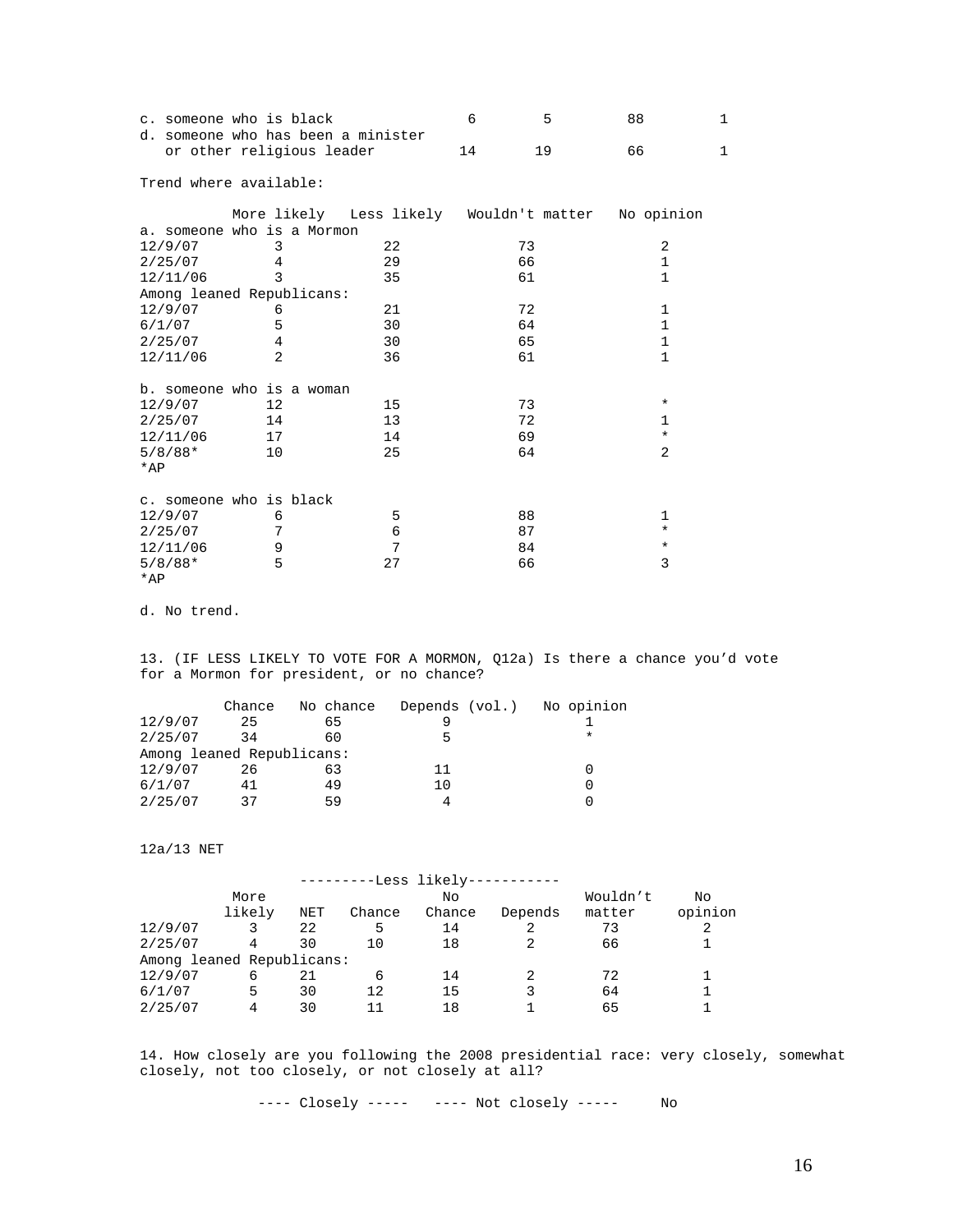|                      | NET | Very | Smwt. | <b>NET</b> | Not too | At all | opinion     |
|----------------------|-----|------|-------|------------|---------|--------|-------------|
| 12/9/07              | 72  | 21   | 51    | 28         | 19      | 8      | $^\star$    |
| 11/1/07              | 67  | 21   | 46    | 33         | 22      | 12     | 0           |
| 9/30/07              | 69  | 21   | 48    | 30         | 21      | 10     | $\star$     |
| 7/21/07              | 70  | 22   | 48    | 30         | 20      | 10     | $\ast$      |
| 6/1/07               | 66  | 18   | 48    | 34         | 22      | 13     | $\ast$      |
| 4/15/07              | 66  | 20   | 45    | 34         | 20      | 14     | $\star$     |
| 2/25/07              | 65  | 20   | 44    | 35         | 25      | 10     | $\ast$      |
|                      |     |      |       |            |         |        |             |
| 2004 (Partial trend) |     |      |       |            |         |        |             |
| 1/18/04              | 66  | 22   | 44    | 35         | 22      | 13     | $\ast$      |
| 10/29/03             | 54  | 15   | 39    | 45         | 30      | 15     | $\mathbf 0$ |
| 9/13/03              | 56  | 16   | 40    | 44         | 27      | 17     | $\star$     |
|                      |     |      |       |            |         |        |             |
| 2000 (Partial trend) |     |      |       |            |         |        |             |
| 1/16/00              | 50  | 11   | 39    | 50         | 26      | 24     | $^\star$    |
| 12/15/99             | 45  | 12   | 33    | 55         | 31      | 24     | $\star$     |
| 10/31/99             | 61  | 16   | 45    | 38         | 25      | 13     | $\star$     |

15. I'd like you to rate the chances that you will vote in the 2008 presidential primary or caucus in your state. Are you absolutely certain to vote, will you probably vote, are the chances 50-50, or less than that?

|         |         |          |           | Less than | Will not    | No primarv/   | Νo    |
|---------|---------|----------|-----------|-----------|-------------|---------------|-------|
|         | Certain | Probable | $50 - 50$ | $50 - 50$ | vote (vol.) | caucus (vol.) | opin. |
| 12/9/07 | 70      | $\pm 1$  | า ก       |           |             |               |       |
| 11/1/07 | 69      |          | 1 O       |           |             |               |       |

16. (ASKED OF LEANED DEMOCRATS) If the 2008 Democratic presidential primary or caucus in your state were being held today, and the candidates were: (Hillary Clinton, John Edwards, Barack Obama, Bill Richardson, Joe Biden, Chris Dodd, or Dennis Kucinich), for whom would you vote?

NET LEANED VOTE - LIKELY VOTERS

|                 | 12/9/07        | 11/1/07       |
|-----------------|----------------|---------------|
| Hillary Clinton | 53             | 51            |
| Barack Obama    | 23             | 24            |
| John Edwards    | 10             | 13            |
| Bill Richardson | 3              | -2            |
| Joe Biden       | 3              | 3             |
| Dennis Kucinich | $\mathfrak{D}$ | 3             |
| Chris Dodd      | $\ast$         | $\star$       |
| Other (vol.)    | U              | 1             |
| None (vol.)     | 1              | 2             |
| No opinion      | ς              | $\mathcal{D}$ |

NET LEANED VOTE – ALL LEANED DEMS

|                        | 12/9/07 | 11/1/07 | 9/30/07 | 9/7/07 | 7/21/07 | 6/1/07 | 4/15/07 | 2/25/07 |
|------------------------|---------|---------|---------|--------|---------|--------|---------|---------|
| Hillary Clinton        | 52      | 49      | 53      | 41     | 45      | 42     | 41      | 43      |
| Barack Obama           | 23      | 26      | 20      | 27     | 30      | 27     | 25      | 27      |
| John Edwards           | 12      | 12      | 13      | 14     | 12      |        |         | 14      |
| Bill Richardson        |         |         |         |        |         |        |         |         |
| Joe Biden              |         |         |         |        |         |        |         |         |
| Dennis Kucinich        |         |         |         |        |         |        |         |         |
| Chris Dodd             |         |         |         |        |         |        |         |         |
| Other (vol.)           |         |         |         |        |         |        |         |         |
| None (vol.)            |         |         |         |        |         |        |         |         |
| Wouldn't vote (vol.) 1 |         |         |         |        |         |        |         |         |
| No opinion             |         |         |         |        |         |        |         |         |
|                        |         |         |         |        |         |        |         |         |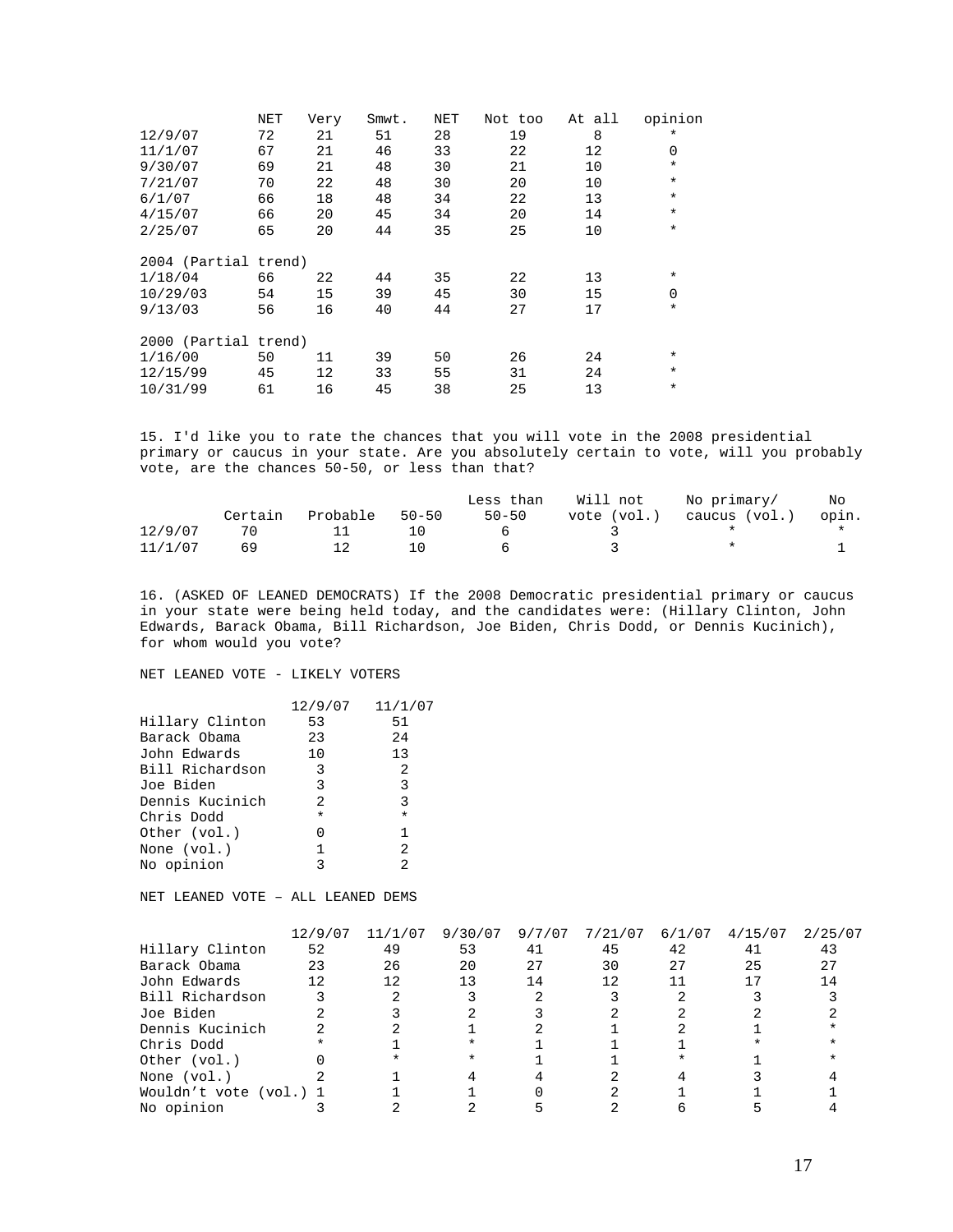\*Asked Mike Gravel 11/1 and previous, Al Gore 7/21 and previous, Wesley Clark 4/15 and previous, Tom Vilsack 2/25 and previous, John Kerry 1/19 and previous, Evan Bayh 12/11

17. (IF NAMED DEM CANDIDATE) Do you support (CANDIDATE) strongly, or somewhat?

NET – ALL CANDIDATES

|         | Strongly | Somewhat | No opinion       |
|---------|----------|----------|------------------|
| 12/9/07 | 44       | 56       | $^\star$         |
| 11/1/07 | 51       | 49       | $\star$          |
| 9/30/07 | 55       | 45       |                  |
| 7/21/07 | 63       | 36       |                  |
| 6/1/07  | 49       | 50       | $^\star$         |
| 4/15/07 | 51       | 49       | $\left( \right)$ |
| 2/25/07 | 56       | 43       | $\star$          |

12/9/07 - Summary Table

|                 | Strongly | Somewhat | No opinion |
|-----------------|----------|----------|------------|
| Hillary Clinton | 49       | -51      |            |
| Barack Obama    | 41       | 59       |            |

Trend where available:

| Hillary Clinton |    |    |              |
|-----------------|----|----|--------------|
| 12/9/07         | 49 | 51 | $\ast$       |
| 11/1/07         | 57 | 42 | $\mathbf{1}$ |
| 9/30/07         | 61 | 39 | 0            |
| 7/21/07         | 68 | 32 | 0            |
| 6/1/07          | 53 | 47 | 0            |
| 4/15/07         | 59 | 41 | 0            |
| 2/25/06         | 56 | 44 | 0            |
|                 |    |    |              |
| Barack Obama    |    |    |              |
| 12/9/07         | 41 | 59 | 0            |
| 11/1/07         | 50 | 50 | 0            |
| 9/30/07         | 52 | 48 | 0            |
| 7/21/07         | 56 | 43 | $\mathbf 1$  |
| 6/1/07          | 43 | 56 | $\mathbf 1$  |
| 4/15/07         | 51 | 49 | 0            |
| 2/25/06         | 60 | 38 | $\mathbf{1}$ |
|                 |    |    |              |

18. (ASKED OF LEANED DEMOCRATS) Regardless of who you may support, who do you think (ITEM) - (Clinton) (Obama) or (Edwards)?

12/9/07 - Summary Table

|                            |         |       |         | All     | Any 2          | None           | No    |  |
|----------------------------|---------|-------|---------|---------|----------------|----------------|-------|--|
|                            | Clinton | Obama | Edwards | (vol.)  | (vol.)         | (vol.)         | opin. |  |
| a. is the strongest leader | 61      | 19    | 13      | $\star$ |                |                | 4     |  |
| b. is the most honest and  |         |       |         |         |                |                |       |  |
| trustworthy                | 35      | 27    | 20      |         |                |                | 6     |  |
| c, has the best chance of  |         |       |         |         |                |                |       |  |
| getting elected president  |         |       |         |         |                |                |       |  |
| in November 2008           | 59      | 16    | 16      |         |                |                |       |  |
| d. has the best experience |         |       |         |         |                |                |       |  |
| to be president            | 73      | 8     | 13      |         | $\ast$         |                |       |  |
| e. is the most inspiring   | 39      | 40    | 14      |         | $\mathfrak{D}$ | $\mathfrak{D}$ | 3     |  |
| f. best understands the    |         |       |         |         |                |                |       |  |
| problems of people         |         |       |         |         |                |                |       |  |
| like you                   | 48      | 25    | 16      |         |                |                |       |  |
|                            |         |       |         |         |                |                |       |  |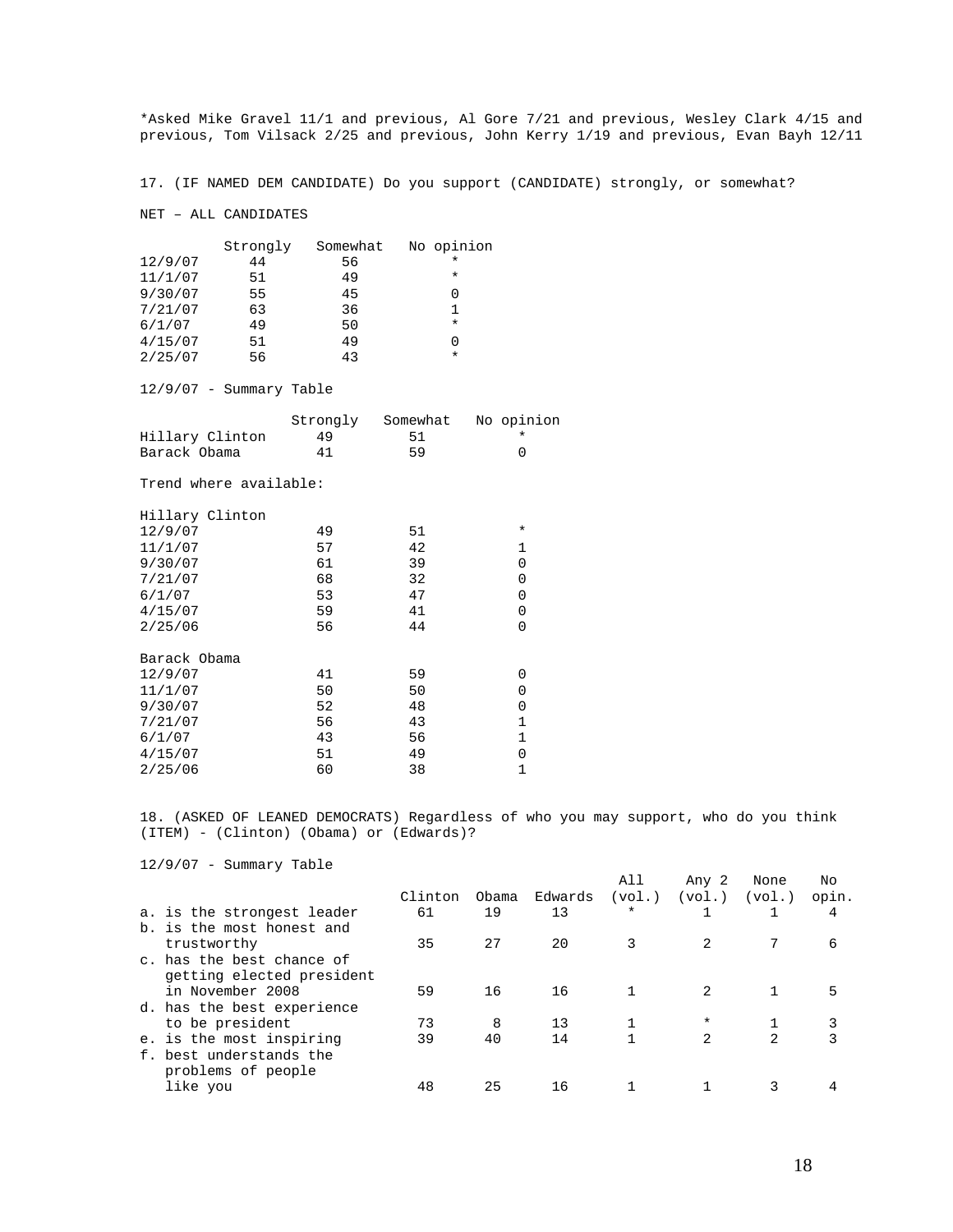Trend:

|         |                            |       |                                                                      | All            | Any 2          | None           | No             |
|---------|----------------------------|-------|----------------------------------------------------------------------|----------------|----------------|----------------|----------------|
|         | Clinton                    | Obama | Edwards                                                              | (vol.)         | (vol.)         | (vol.)         | opinion        |
|         | a. is the strongest leader |       |                                                                      |                |                |                |                |
| 12/9/07 | 61                         | 19    | 13                                                                   | $^\star$       | $\mathbf 1$    | 1              | 4              |
| 11/1/07 | 59                         | 24    | 12                                                                   | $\mathbf{1}$   | $\mathbf 1$    | $\mathbf 1$    | 3              |
| 9/30/07 | 61                         | 20    | 13                                                                   | $\mathbf{1}$   | $\mathbf{1}$   | $\overline{2}$ | $\mathsf{3}$   |
| 6/1/07  | 50                         | 26    | 15                                                                   | $\mathbf{1}$   | $\mathbf{1}$   | 1              | 5              |
| 2/25/07 | 52                         | 23    | 17                                                                   | $\mathbf{1}$   | $\mathbf{1}$   | $\mathbf{1}$   | 5              |
|         |                            |       | b. is the most honest and trustworthy                                |                |                |                |                |
| 12/9/07 | 35                         | 27    | 20                                                                   | 3              | $\overline{a}$ | 7              | 6              |
| 11/1/07 | 34                         | 29    | 18                                                                   | 5              | $\overline{2}$ | 7              | 5              |
| 9/30/07 | 35                         | 26    | 22                                                                   | $\overline{2}$ | $\mathbf 1$    | 8              | 5              |
| 6/1/07  | 28                         | 34    | 22                                                                   | 3              | $\overline{a}$ | 6              | 6              |
| 2/25/07 | 29                         | 34    | 21                                                                   | $\overline{3}$ | $\overline{2}$ | 7              | 5              |
|         |                            |       | c. has the best chance of getting elected president in November 2008 |                |                |                |                |
| 12/9/07 | 59                         | 16    | 16                                                                   | 1              | $\overline{2}$ | 1              | 5              |
| 11/1/07 | 62                         | 15    | 14                                                                   | $\mathbf{1}$   | $\overline{2}$ | $\mathbf{1}$   | 5              |
| 9/30/07 | 57                         | 16    | 20                                                                   | $^\star$       | $\mathbf{1}$   | $\mathbf 1$    | $\overline{3}$ |
| 6/1/07  | 43                         | 21    | 26                                                                   | $\mathbf{1}$   | $\overline{2}$ | $\mathbf{1}$   | $\epsilon$     |
| 2/25/07 | 48                         | 17    | 25                                                                   | $\star$        | $\overline{2}$ | $\mathbf{1}$   | 6              |
|         |                            |       | d. has the best experience to be president                           |                |                |                |                |
| 12/9/07 | 73                         | 8     | 13                                                                   | $\mathbf{1}$   | *              | 1              | 3              |
| 6/1/07  | 66                         | 9     | 19                                                                   | $\mathbf{1}$   | $\mathbf 1$    | $\overline{c}$ | $\overline{3}$ |
| 2/25/07 | 71                         | 5     | 17                                                                   | $\mathbf{1}$   | $\mathbf{1}$   | $\overline{2}$ | 3              |
|         | e. is the most inspiring   |       |                                                                      |                |                |                |                |
| 12/9/07 | 39                         | 40    | 14                                                                   | $\mathbf{1}$   | 2              | 2              | 3              |
| 9/30/07 | 41                         | 37    | 14                                                                   | $\mathbf{1}$   | $\overline{2}$ | 4              | $\overline{2}$ |
| 6/1/07  | 37                         | 41    | 15                                                                   | $\mathbf{1}$   | $\mathbf{1}$   | 3              | $\overline{a}$ |
| 2/25/07 | 36                         | 44    | 14                                                                   | $\mathbf{1}$   | $\mathbf{1}$   | 2              | 3              |
|         |                            |       | f. best understands the problems of people like you                  |                |                |                |                |
| 12/9/07 | 48                         | 25    | 16                                                                   | $\mathbf{1}$   | $\mathbf 1$    | 3              | 4              |
| 6/1/07  | 38                         | 33    | 18                                                                   | $\overline{2}$ | $\mathbf 1$    | 4              | 5              |
| 2/25/07 | 39                         | 31    | 20                                                                   | $\mathbf{1}$   | $\mathbf{1}$   | 3              | $\overline{4}$ |

19. (ASKED OF LEANED DEMOCRATS) Regardless of who you may support, who do you trust most to handle (ITEM) - (Clinton), (Obama) or (Edwards)?

9/30/07 - Summary Table

|                      |         |       |         | All    | Any 2  | None   | No      |
|----------------------|---------|-------|---------|--------|--------|--------|---------|
|                      | Clinton | Obama | Edwards | (vol.) | (vol.) | (vol.) | opinion |
| a. The war in Iraq   | -51     | 26    | 14      |        |        |        |         |
| b. The U.S. campaign |         |       |         |        |        |        |         |
| against terrorism    | 50      | 23    | 15      |        |        |        |         |
| c. The economy       | 58      | 18    | 16      |        |        |        | 4       |
| d. Health care       | 60      | 15    | 16      |        |        |        |         |

#### Trend:

a. The war in Iraq

|         |                    |       |         | All    | Anv 2  | None   | Νo      |
|---------|--------------------|-------|---------|--------|--------|--------|---------|
|         | Clinton            | Obama | Edwards | (vol.) | (vol.) | (vol.) | opinion |
|         | a. The war in Iraq |       |         |        |        |        |         |
| 12/9/07 | -51                | 26    | 14      |        |        |        |         |
| 9/30/07 | 52                 | 22    |         |        |        |        | ᄃ       |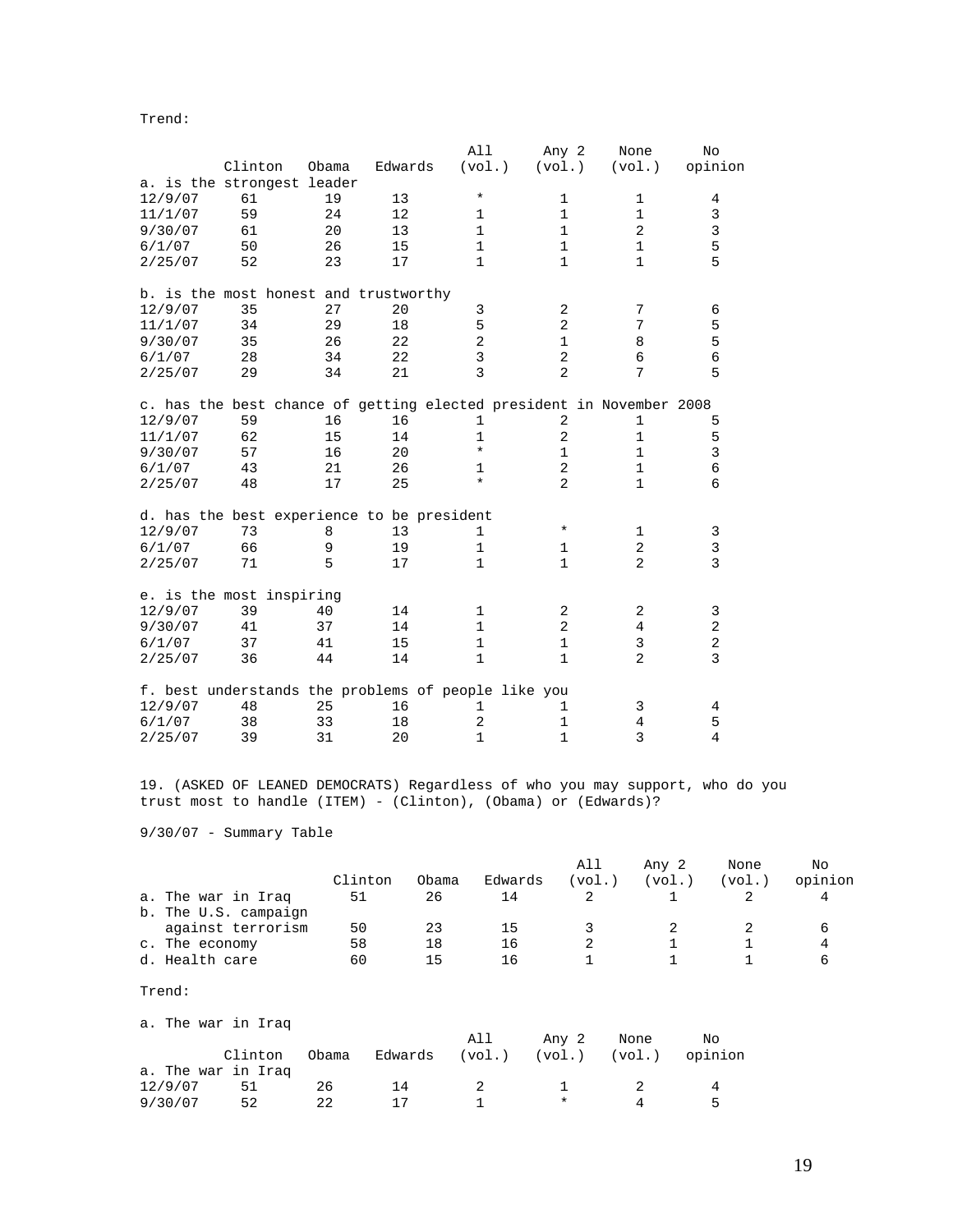| b. The U.S. campaign against terrorism |    |    |    |   |   |   |
|----------------------------------------|----|----|----|---|---|---|
| 12/9/07                                | 50 | 23 | 15 |   |   | 6 |
| 9/30/07                                | 51 | 20 | 19 | * | 3 | 6 |
| c. The economy                         |    |    |    |   |   |   |
| 12/9/07                                | 58 | 18 | 16 |   |   |   |
| 9/30/07                                | 56 | 17 | 17 |   | 3 |   |
| d. Health care                         |    |    |    |   |   |   |
| 12/9/07                                | 60 | 15 | 16 |   |   | 6 |
| 9/30/07                                | 66 | 15 | 14 | * | 2 |   |

20. (ASKED OF LEANED REPUBLICANS) If the 2008 Republican presidential primary or caucus in your state were being held today, and the candidates were: (Rudy Giuliani, John McCain, Mitt Romney, Mike Huckabee, Duncan Hunter, Tom Tancredo, Ron Paul, or Fred Thompson), for whom would you vote?

NET LEANED VOTE - LIKELY VOTERS

| 12/9/07 | 11/1/07 |
|---------|---------|
| 25      | 34      |
| 19      | 9       |
| 17      | 13      |
| 14      | 16      |
| 12      | 17      |
| 3       | 2       |
| 2       | 2       |
| U       | 1       |
| $\ast$  | O       |
| 3       | 2       |
|         | 3       |
|         |         |

NET LEANED VOTE – ALL LEANED REPS

|                                                                                                                      | 12/9/07 | 11/1/07 | 9/30/07 | 9/7/07 | 7/21/07 | 6/1/07 | 4/15/07 | 2/25/07 |
|----------------------------------------------------------------------------------------------------------------------|---------|---------|---------|--------|---------|--------|---------|---------|
| Rudy Giuliani                                                                                                        | 26      | 33      | 34      | 28     | 37      | 34     | 35      | 53      |
| Mitt Romney                                                                                                          | 17      |         | 11      | 10     | Я       | 10     | 10      |         |
| John McCain                                                                                                          | 15      | 19      | 12      | 18     | 16      | 20     | 22      | 23      |
| Mike Huckabee                                                                                                        | 15      |         |         |        |         |        |         |         |
| Fred Thompson                                                                                                        | 12      | 16      | 17      | 19     | 15      | 13     |         | NA      |
| Ron Paul                                                                                                             |         |         |         |        |         |        |         |         |
| Duncan Hunter                                                                                                        |         |         |         |        |         |        |         |         |
| Tom Tancredo                                                                                                         |         |         |         |        |         |        |         |         |
| Other (vol.)                                                                                                         |         |         |         |        |         |        |         |         |
| None (vol.)                                                                                                          |         |         |         |        |         |        |         |         |
| Wouldn't vote (vol.)                                                                                                 | $\ast$  |         |         |        |         |        |         |         |
| No opinion                                                                                                           |         |         |         |        |         |        |         |         |
| *Asked Sam Brownback 9/30 and previous, Tommy Thompson 7/21 and previous, Jim Gilmore<br>$\sim$ $\sim$ $\sim$ $\sim$ |         |         |         |        |         |        |         |         |

6/1 and previous, Chuck Hagel and George Pataki, 4/15 and previous.

21. (IF NAMED REP CANDIDATE) Do you support (CANDIDATE) strongly, or somewhat?

#### NET – ALL CANDIDATES

|         | Strongly | Somewhat | No opinion |
|---------|----------|----------|------------|
| 12/9/07 | 34       | 66       |            |
| 11/1/07 | 41       | 59       |            |
| 9/30/07 | 45       | 54       |            |
| 7/21/07 | 41       | 59       | $\star$    |
| 6/1/07  | 34       | 65       |            |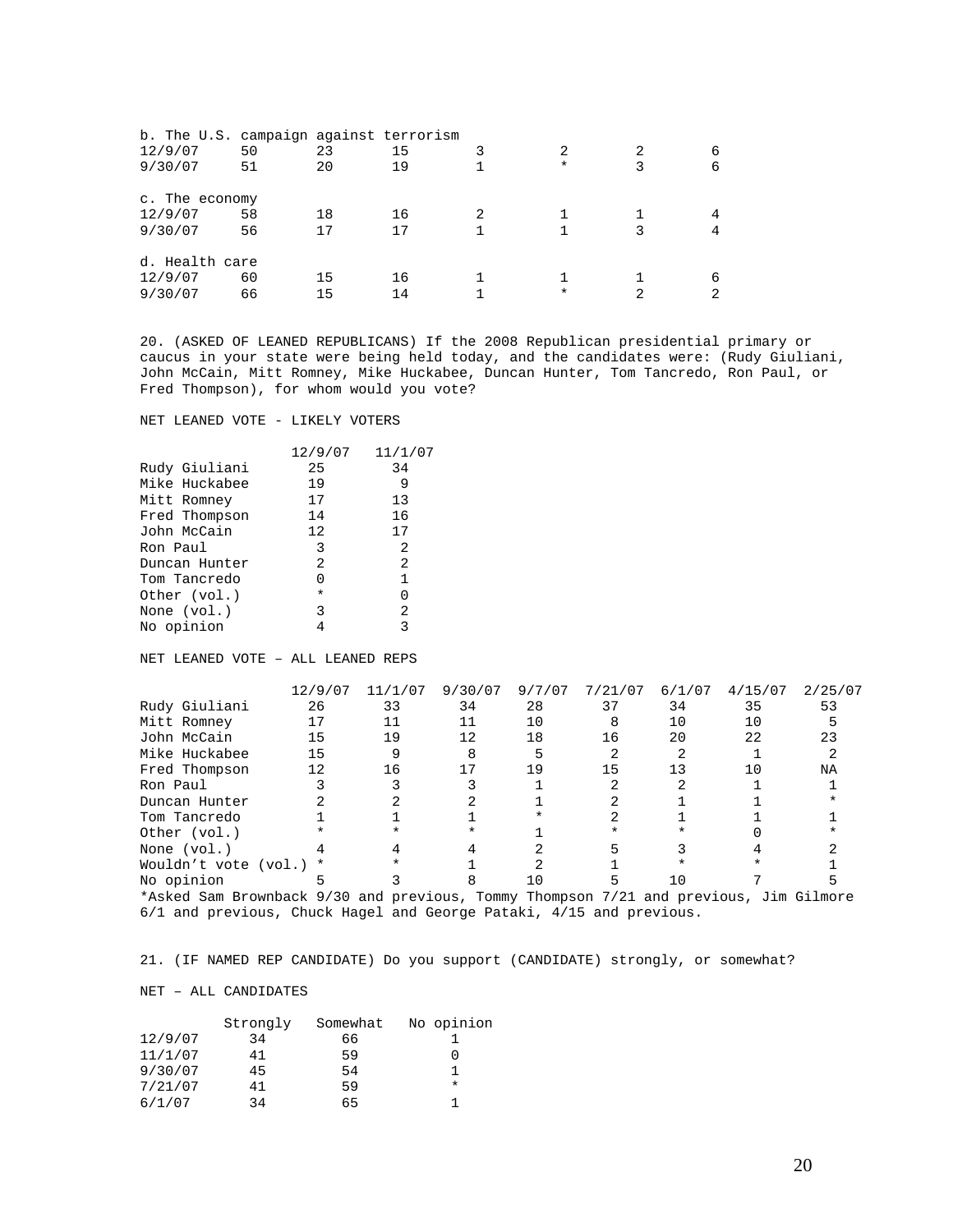| 4/15/07 | 45 | 55 |  |
|---------|----|----|--|
| 2/25/07 | 41 | 59 |  |

12/9/07 - Summary Table

|               | Strongly | Somewhat | No opinion |
|---------------|----------|----------|------------|
| Rudy Guiliani |          |          |            |
| 12/9/07       | 28       | 71       |            |
| 11/1/07       | 45       | 55       | 0          |
| 9/30/07       | 42       | 56       | 2          |
| 7/21/07       | 32       | 67       | $\ast$     |
| 6/1/07        | 36       | 63       |            |
| 4/15/07       | 45       | 55       | 0          |
| 2/25/07       | 38       | 61       | $\ast$     |

22. (ASKED OF LEANED REPUBLICANS) Regardless of who you may support, who do you think (ITEM)?

12/9/07 - Summary Table

|                       | Giuliani | McCain | Romney | Huckabee | Thompson | Oth./None<br>No opin. |
|-----------------------|----------|--------|--------|----------|----------|-----------------------|
| a. is the strongest   |          |        |        |          |          |                       |
| leader                | 38       | 19     | 11     | 9        | 6        | 16                    |
| b. is the most honest |          |        |        |          |          |                       |
| and trustworthy       | 16       | 17     | 14     | 17       | 9        | 26                    |
| c. has the best       |          |        |        |          |          |                       |
| chance of getting     |          |        |        |          |          |                       |
| elected president     |          |        |        |          |          |                       |
| in November 2008      | 42       | 10     | 15     | 7        | 5        | 21                    |
| d. best reflects the  |          |        |        |          |          |                       |
| core values of the    |          |        |        |          |          |                       |
| Republican Party      | 16       | 18     | 14     | 16       | 13       | 24                    |
| e, best understands   |          |        |        |          |          |                       |
| the problems of       |          |        |        |          |          |                       |
| people like you       | 21       | 16     | 10     | 16       | 9        | 29                    |
| f, has the best       |          |        |        |          |          |                       |
| experience to be      |          |        |        |          |          |                       |
| president             | 28       | 25     | 12     | 5        | 8        | 22                    |
|                       |          |        |        |          |          |                       |

23. (ASKED OF LEANED REPUBLICANS) Regardless of who you may support, who do you trust most to handle (ITEM)?

12/9/07 – Summary Table

|                                               | Giuliani | McCain | Romney | Huckabee | Thompson | Oth./None<br>No opin. |
|-----------------------------------------------|----------|--------|--------|----------|----------|-----------------------|
| a. The war in Iraq                            | 28       | 29     | 9      |          | 8        | 17                    |
| b. The U.S. campaign                          |          |        |        |          |          |                       |
| against terrorism                             | 36       | 26     |        |          | 8        | 16                    |
| c. The economy                                | 27       | 14     | 18     | 10       | 10       | 21                    |
| d. Immigration issues                         | 22       | 18     | 9      | 11       | 10       | 30                    |
| e. Social issues, such<br>as abortion and gay |          |        |        |          |          |                       |
| civil unions                                  | 15       |        | 16     |          |          | 30                    |

24. Which of these is more important to you in a candidate for president: (strength and experience) or (a new direction and new ideas)?

Strength and New direction Both Neither No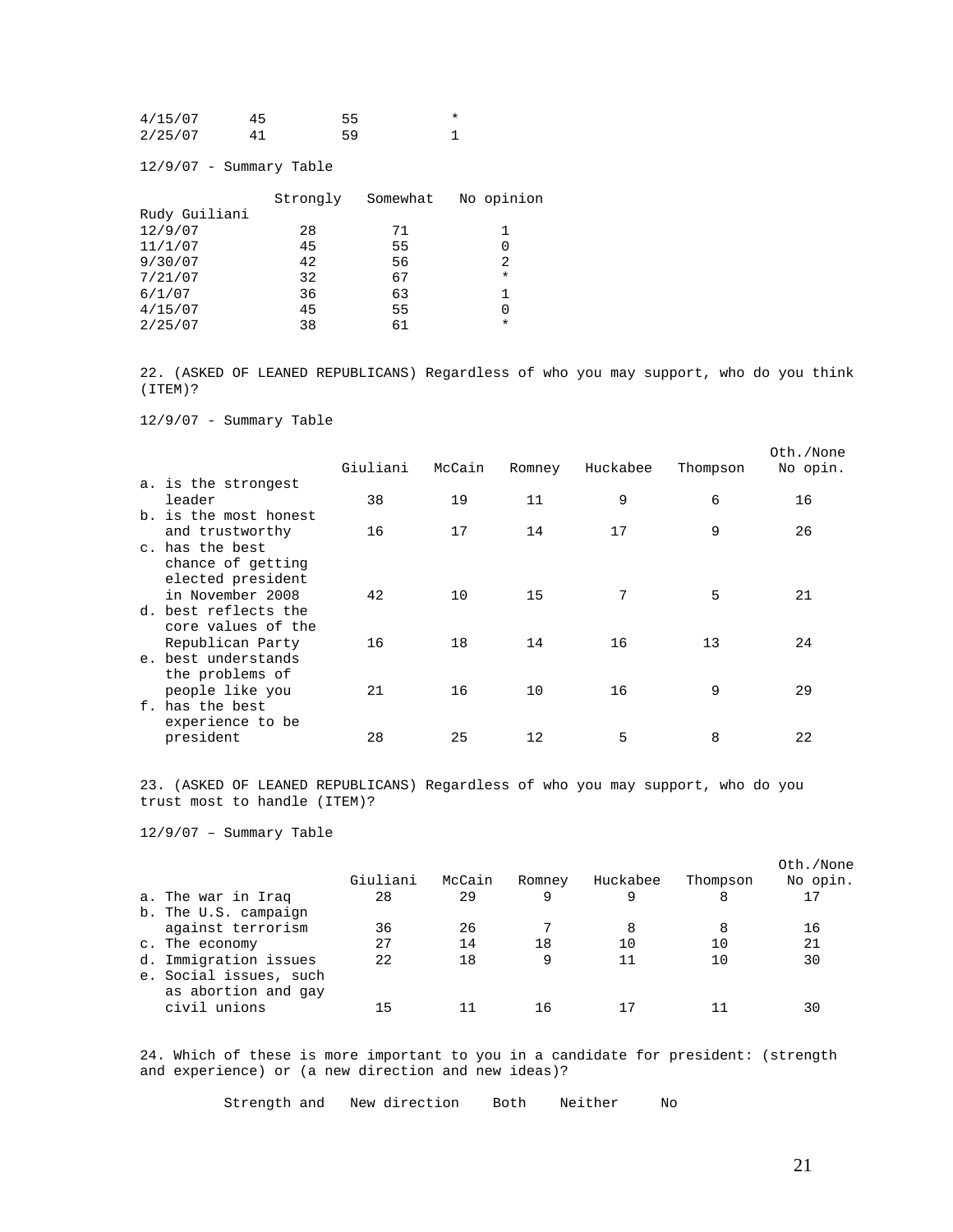|         | experience | and new ideas | (vol.) | (vol.)  | opinion |
|---------|------------|---------------|--------|---------|---------|
| 12/9/07 | 54         | 38            |        | $\star$ |         |
| 11/1/07 | 49         | 41            |        |         |         |
| 9/30/07 | 52         | 40            |        |         |         |
| 7/21/07 | 50         | 41            |        | *       |         |

25. In deciding who to support for president, how much weight do you give to (ITEM) - a great amount, a good deal, just some, or hardly any?

a. The candidates' positions on the main issues facing the country

- b. The candidates' personal qualities, such as their values and understanding of ordinary people's problems
- c. The candidates' professional abilities, such as their experience, leadership and management skills
- d. The candidates' religious beliefs
- e. Endorsements of the candidates by entertainment figures or other celebrities f. The candidates' spouses

12/9/07

|    |                |            | -Grt amt/Good deal- |      | - Some/Hardly any - |      |        |        |          |          |
|----|----------------|------------|---------------------|------|---------------------|------|--------|--------|----------|----------|
|    |                |            | Grt                 | Good |                     |      | Hardly | None   | Depends  | No       |
|    |                | <b>NET</b> | amount              | deal | <b>NET</b>          | Some | any    | (vol.) | (vol.)   | op.      |
|    | a. Issues      | 89         | 65                  | 24   | 10                  | 8    |        |        | $^\star$ |          |
|    | b. Qualities   | 84         | 58                  | 25   | 15                  | 11   |        |        |          | $^\star$ |
|    | c. Abilities   | 86         | 54                  | 32   | 13                  | 10   |        | $\ast$ |          |          |
|    | d. Religion    | 31         | 18                  | 13   | 57                  | 25   | 32     | 11     |          |          |
|    | e. Endorsemts. | - 11       | 5                   | 6    | 64                  | 15   | 49     | 2.4    | $\ast$   |          |
| f. | Spouses        | 27         | 16                  | 12   | 63                  | 27   | 35     | 9      | $^\star$ |          |

26. (ASKED OF LEANED DEMOCRATS) Does Oprah Winfrey's endorsement of Barack Obama make you (more) likely to support Obama, (less) likely to support him, or won't it make any difference in your vote? IF MORE: Is that a great deal or somewhat more? IF LESS: Is that a great deal or somewhat less?

|  |  |  |                                                         | Nο      |
|--|--|--|---------------------------------------------------------|---------|
|  |  |  | NET Grt deal Somewhat NET Somewhat Grt deal diff. opin. |         |
|  |  |  | $12/9/07$ 8 4 4 10 3 7 82                               | $\star$ |

27. On another subject, do you think a political leader should or should not rely on his or her religious beliefs in making policy decisions?

|         | Should | Should not | Depends (vol.) | No opinion |
|---------|--------|------------|----------------|------------|
| 12/9/07 |        | 66         |                |            |
| 10/8/06 | 35     | 61         |                |            |
| 4/24/05 | 4 N    | 55         |                |            |

28. On another subject, do you feel you do or do not have a good basic understanding of the teachings and beliefs of the Mormon religion?

Yes No No opinion<br>41 57 1 12/9/07 41 57 1

29. Would you say you have a generally favorable or unfavorable opinion of the Mormon religion? Do you feel that way strongly or somewhat?

|         |    |              |    | ------- Favorable -------   ------ Unfavorable ------ |  |                                                     | No. |
|---------|----|--------------|----|-------------------------------------------------------|--|-----------------------------------------------------|-----|
|         |    |              |    |                                                       |  | NET Strongly Somewhat NET Somewhat Strongly opinion |     |
| 12/9/07 | 42 | $\mathbf{R}$ | 34 | 29                                                    |  | $\overline{14}$                                     |     |